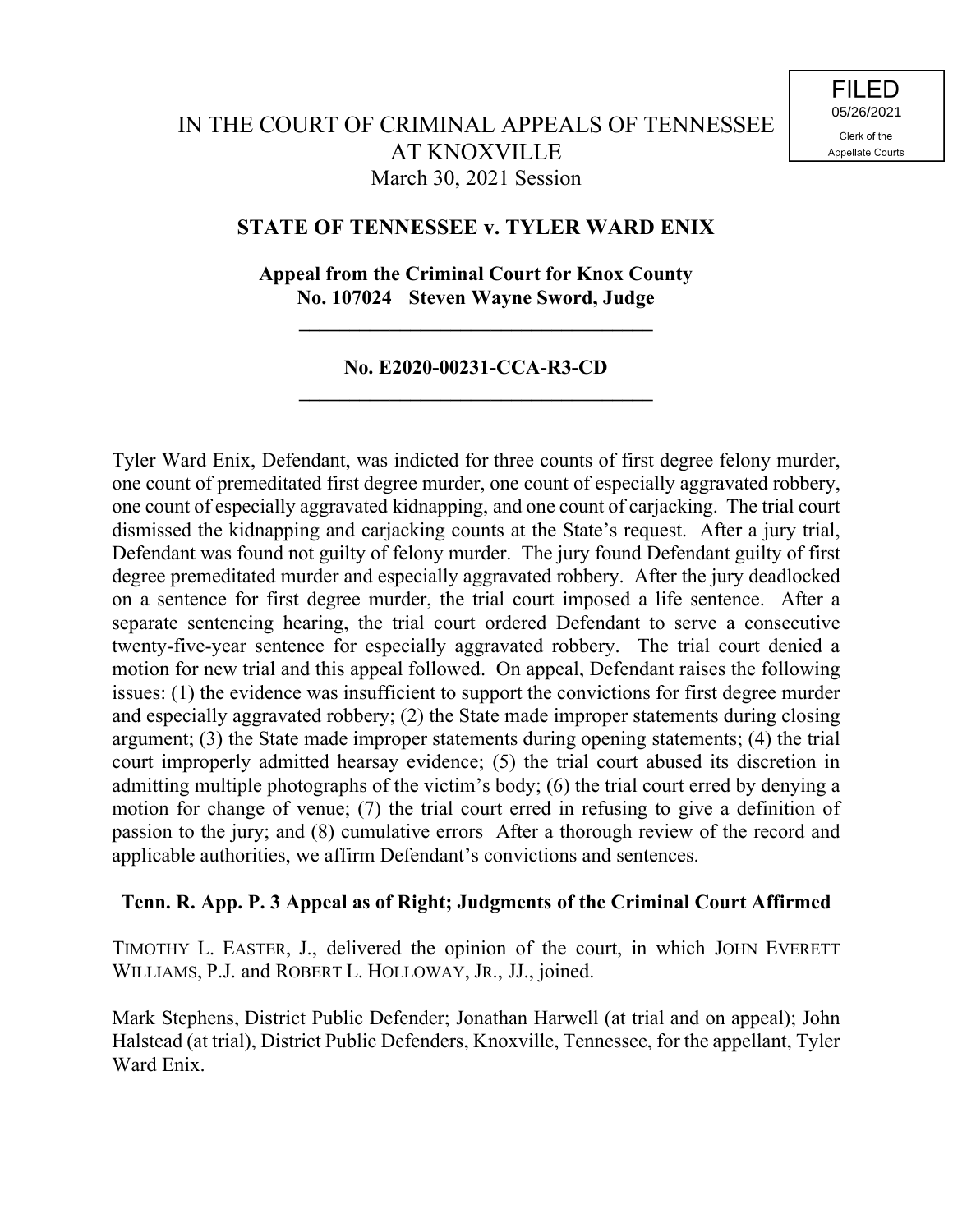Herbert H. Slatery III, Attorney General and Reporter; Nicholas W. Spangler, Senior Assistant Attorney General; Charme P. Allen, District Attorney General; Kevin Allen and Molly Martin, Assistant District Attorneys General, for the appellee, State of Tennessee.

#### **OPINION**

The Knox County Grand Jury returned a multi count indictment of felony murder, premeditated first degree murder, especially aggravated robbery, especially aggravated kidnapping, and carjacking for Defendant's role in the death of his ex-wife Kimberly Enix.

At trial, 90-year-old Dorothy Graham testified that she was the victim's grandmother and that she "raised her" and put her through college. The victim became a social worker and married Chris Morrison in May of 2000 while she was still in college. The couple had two daughters. The victim and Mr. Morrison were divorced in 2006, and the victim eventually married Defendant. Ms. Graham acknowledged that the victim's sister had a problem with alcohol but testified that she did not know if the victim also had an issue with alcohol.

Ms. Graham confirmed that Defendant and the victim had divorced. She testified that the victim and Defendant were "not [married] very long" because Defendant "was violent."

In October of 2015, Ms. Graham lived in Fountain City. The victim also lived in Fountain City in an apartment with the victim's and Defendant's daughter. Ms. Graham and the victim had contact with each other "about every day."

Ms. Graham spoke with the victim around 7:30 p.m. on the night before she died. When Ms. Graham did not hear from the victim the next day, she called the victim's place of employment. Ms. Graham was informed that the victim did not show up for work.

Chris Morrison testified that he and the victim were married. He claimed the victim "picked up some negative peers" and "[a]t times" drank to excess. He testified that after he and the victim got married, he had to finish college but that the victim moved back to Knoxville to start working. Mr. Morrison recalled arguments in the early years of their marriage. The victim often became physical, especially when she had been drinking. He described her as "volatile" and irrational when alcohol was involved. The victim was even arrested in 2005 for assaulting Mr. Morrison and his mother. Despite the victim's tendency to abuse alcohol, Mr. Morrison described "good" periods of time during which the victim quit drinking.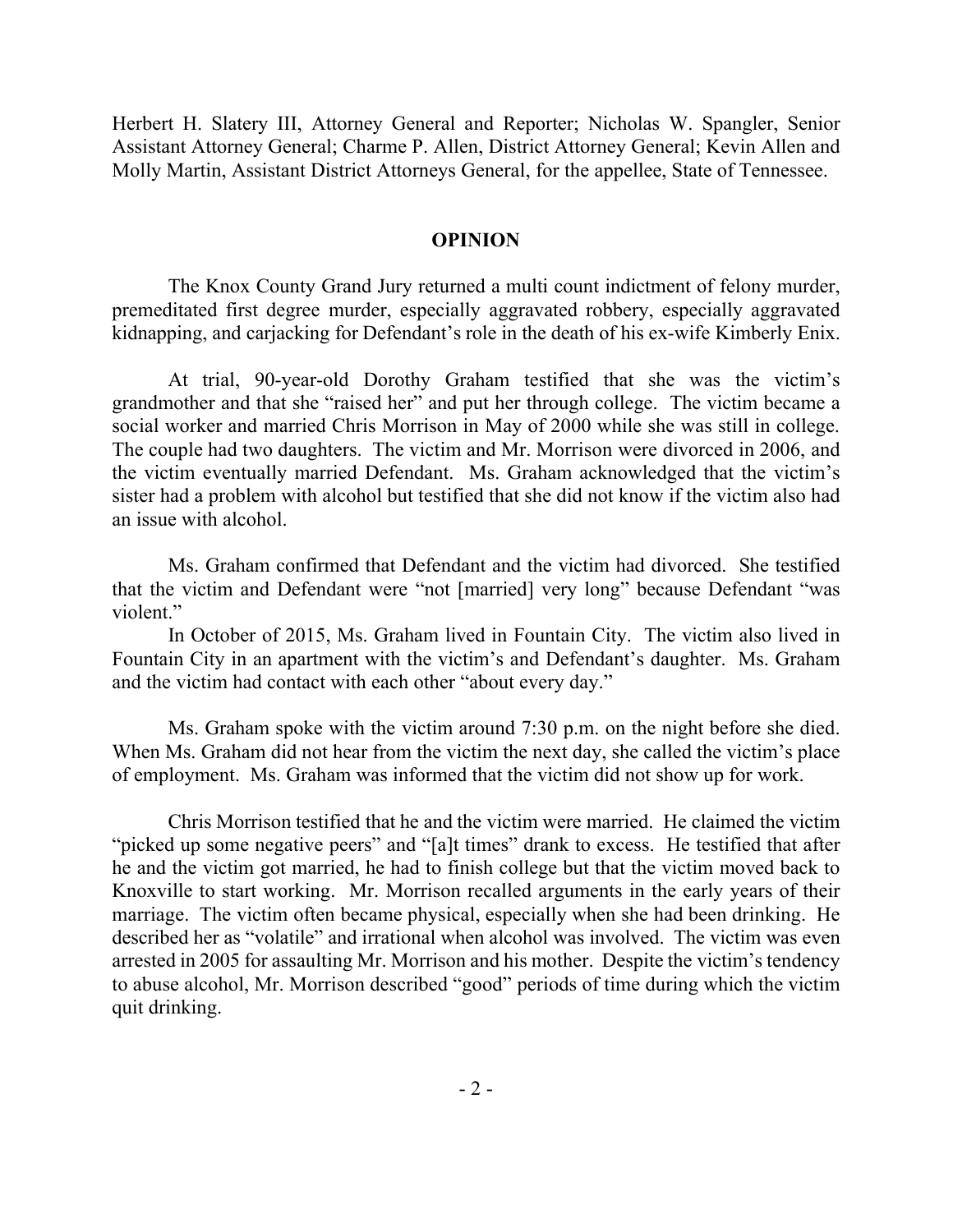Mr. Morrison and the victim shared custody of their children after the divorce in 2006. Mr. Morrison thought that the victim met Defendant sometime around 2012. She continued to drink after she met Defendant. Mr. Morrison described things as "really volatile" after the Defendant and the victim had a daughter.

During this period of time, Mr. Morrison took the victim to court several times in an attempt to "take away parenting time." Mr. Morrison explained that the couple's children would call him from the victim's house, and he would hear "screaming [and] yelling" between the victim and Defendant in the background. On cross-examination, Mr. Morrison described several incidents which occurred at the victim's house which he either overhead while on the phone with one of his children or about which his children later described to him. During these incidents, Mr. Morrison heard screaming and what he thought was fighting between the victim and Defendant. One of these incidents in September of 2014 culminated with Mr. Morrison filing a warrant to have the victim arrested for an assault on one of their daughters. During the incident, it was alleged that Defendant "made an inappropriate comment regarding [one of the children's] butt[s] ... like, she had a nice ass or something." The victim was arrested, but the warrant was eventually dismissed.

After this incident, Mr. Morrison secured an order of protection prohibiting Defendant from having contact with Mr. Morrison's children. There was also an order of protection against the victim. As part of that order of protection, Mr. Morrison sought an emergency hearing in chancery court. Eventually, Mr. Morrison and the victim came to an agreement with regard to visitation. As part of this agreement, the victim was supposed to "do individual counseling" and eventually "participate in family therapy with a psychologist" with the ultimate goal of getting "more time" with the children. The victim also agreed not to drink alcohol for one year. Mr. Morrison thought Defendant complied with the order of protection but suspected that Defendant "was still hanging around" the victim's house. Mr. Morrison learned that the victim and Defendant were divorced in the spring of 2015.

Mr. Morrison testified that the victim seemed dedicated to working toward regaining visitation with her daughters. The victim progressed from no contact with the children to increased visitation with the children. However, in the summer of 2015, the children informed Mr. Morrison that they thought Defendant was coming around the victim's house again.

Elizabeth Guy worked at Beverly Park Place Health and Rehab, also known as Hillcrest North, as the social services director. Ms. Guy worked with the victim. Ms. Guy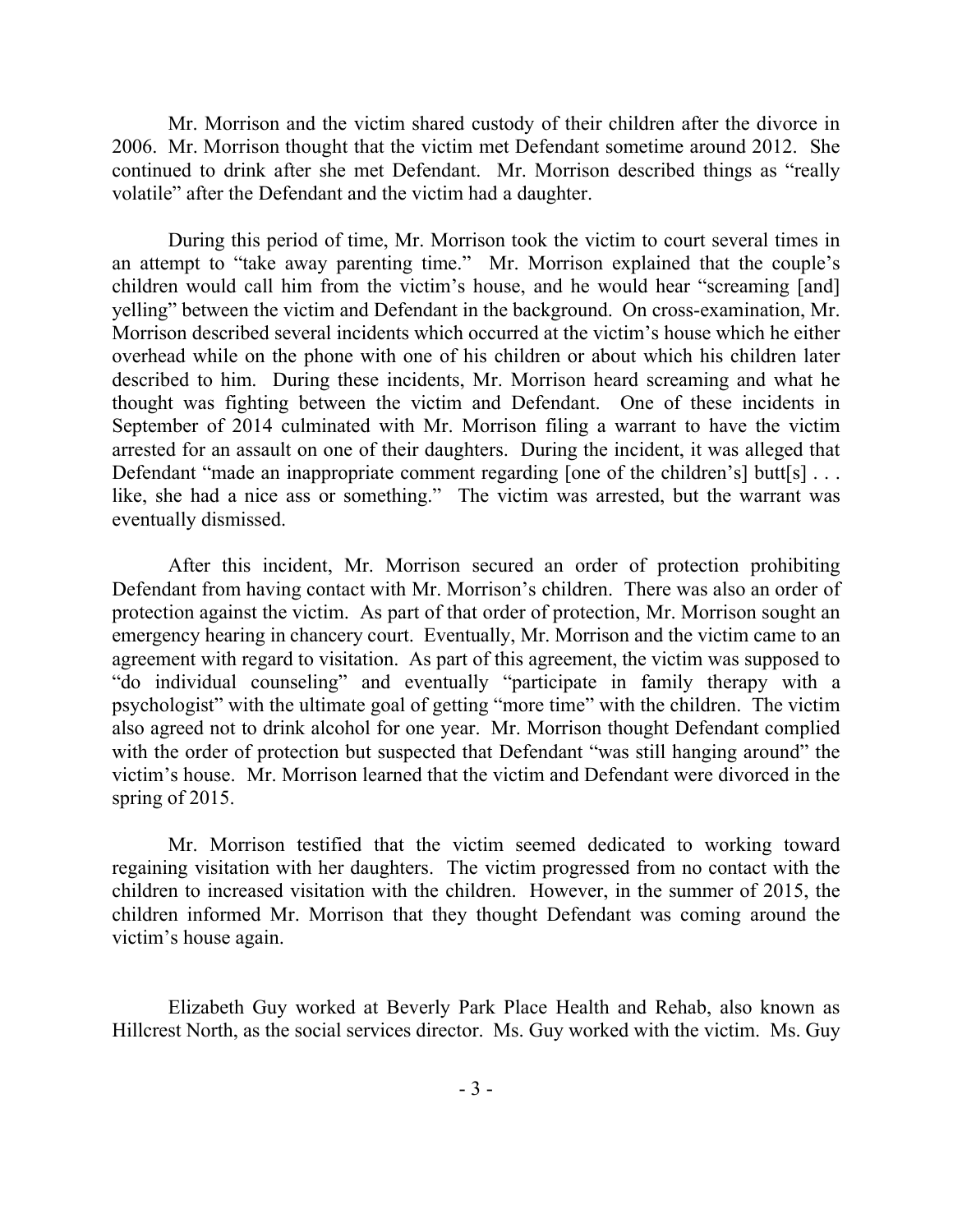described the victim as "sweet as pie" and "relieved" after her divorce from Defendant was final. Ms. Guy last saw the victim on the day prior to her death.

The next day, Ms. Guy was concerned when she learned that the victim did not show up for work. She "knew something was wrong" because the victim had not called to say that she would be late or absent from work. She recalled that the victim told her a year prior, "if I don't show up to work, you come find me, and you go to [Defendant]." She also recalled that the victim told her Defendant said she would be in a "body bag" if she ever left Defendant.

On the day the victim failed to show up for work, Ms. Guy called the police to perform a welfare check on the victim. After the welfare check, the police told her that there was nothing they could see to suggest foul play and that the family could report the victim missing after twenty-four hours. Ms. Guy informed the police that there was a twoyear-old also missing. This information prompted the issuance of an Amber Alert.

David Malone, a social worker at Beverly Park Health and Rehab, also worked with the victim. He and the victim had gone on five or six dates prior to her death. Their relationship was physical, and they frequently exchanged text message with each other. Mr. Malone was concerned when the victim did not show up for work.

The records custodian for the Knox County Emergency Communications District 911, Michael Alan Mays, testified that there was a call from Defendant's address on October 28, 2015, at 11:00 a.m. This was the first call from that residence that year.

Sergeant Michael Perry of the Knoxville Police Department performed the welfare check at the victim's apartment on October 28, 2015. During the initial check, there did not appear to be any sign of forced entry, and there did not seem to be anything amiss when Sergeant Perry peered through the windows. Eventually, Officer Perry came back to the residence with another officer, Ryan Kuykendall. The officers entered the residence through an unlocked back door. Officer Perry found the victim "laying in [an upstairs] bedroom, obviously deceased, blood everywhere." There was a "towel covering her upper body from around her chest up over her head and face." Near the victim's body, police located a broken pink iPhone and the victim's black cell phone. Defendant's fingerprint was found on the black cell phone. Telephone records confirmed that there were several calls placed between the victim's and Defendant's phones on the evening of October 27.

A neighbor later reported that he saw Defendant driving the victim's car on the morning of October 28, and Defendant's van was found parked about 400 yards from the victim's apartment.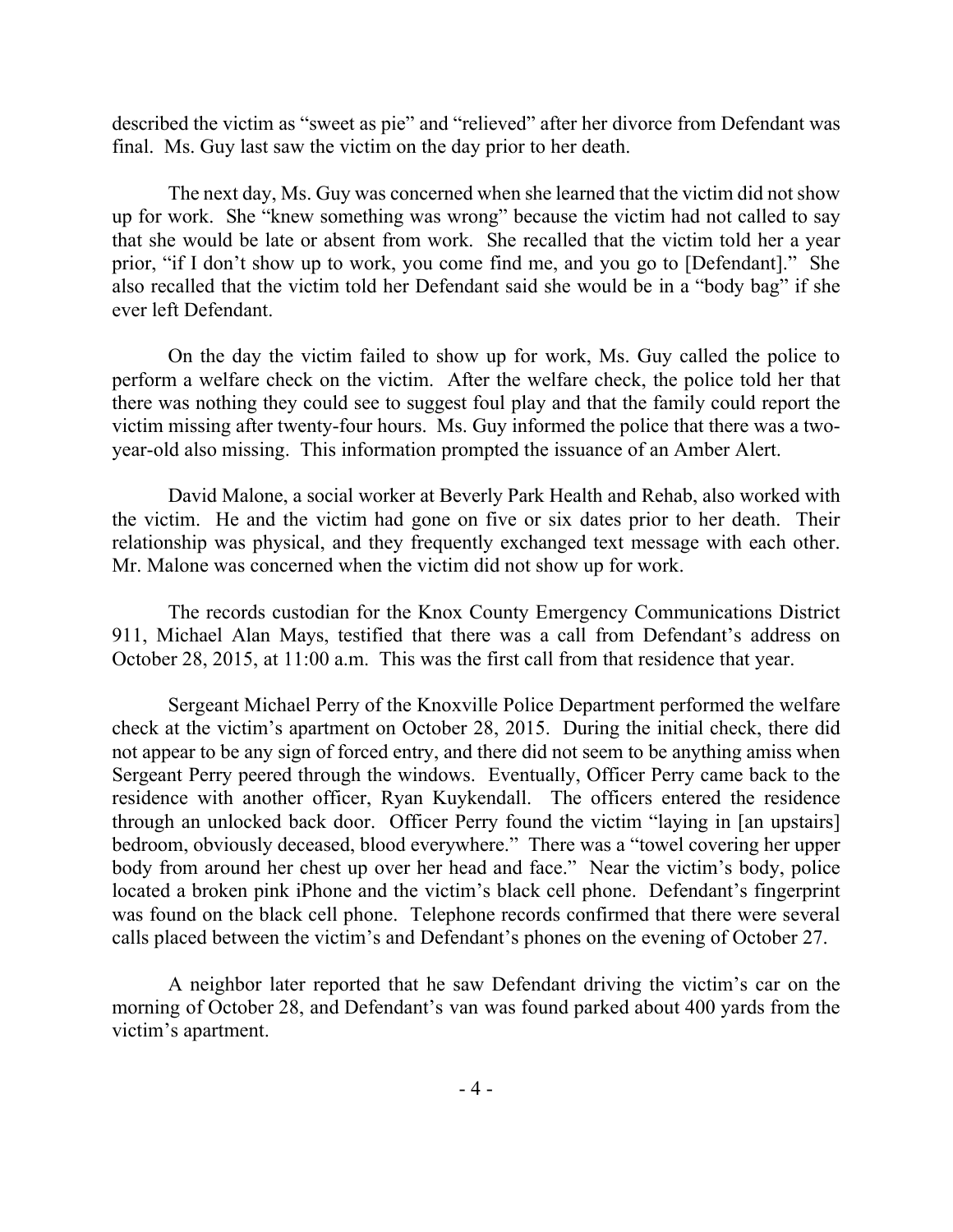Defendant was arrested in Morrow County, Ohio on October 29 as a result of a tip related to the Amber Alert. He was driving the victim's car and had \$305 in cash. A pair of blue jeans was taken from the car. The jeans contained a red stain. The couple's daughter was in the car with him unharmed.

The victim's debit card, for which she was the only signatory, was used at Walgreens on October 27 at 6:19 p.m. Surveillance video showed the victim and her daughter in the store. The account also had withdrawals of \$300 at 8:33 a.m. on October 28 and two different \$200 withdrawals on October 29 in Ohio. Photographs from these transactions on October 28 and 29 showed Defendant driving the victim's car during the account withdrawals.

According to the medical examiner, the victim was stabbed a total of 47 times. Of those stab wounds, several could have been fatal if rendered by themselves. The stab wounds included 16 wounds to the chest and upper abdomen, 17 stab wounds to the back, two stab wounds to the left lower abdomen, one stab wound to the right side of the neck, six stab wounds to the left side of the neck, two stab wounds to the top of the left shoulder, one stab wound on the left cheek, one stab wound to her left hand, and one stab wound to her left forearm. The victim also had a number of bruises, including defensive wounds. The medical examiner determined that the cause of death was multiple stab wounds. The medical examiner was unable to determine the time of the victim's death or whether the injuries were inflicted while the knife was moving or while the victim was moving.

The Tennessee Bureau of Investigation evaluated evidence taken from the scene and from the car Defendant was driving at the time of his arrest. Defendant's DNA was found under the victim's fingernails and his blood matched blood on tissues in bathroom in the victim's apartment. The jeans found in the car Defendant was driving at the time of his arrest contained blood matching the victim's DNA.

Investigator Michael Booker, the lead investigator, testified about his examination of the crime scene. He explained that because a "very high percentage of the blood [was] low" to the ground, it "led [him] to conclude that [the victim] was stabbed while she was on the ground."

FBI Special Agent Stephen McFall testified as a computer forensic examiner regarding cell phones found at the scene. He was unable to extract any data from the pink iPhone recovered at the scene because it was broken. Another phone, identified as a Tmobile phone used by the victim until October 15 contained several audio files.

Some of the audio files were played for the jury. During one of the audio files, the victim and Defendant can be heard arguing about food. Defendant accused the victim of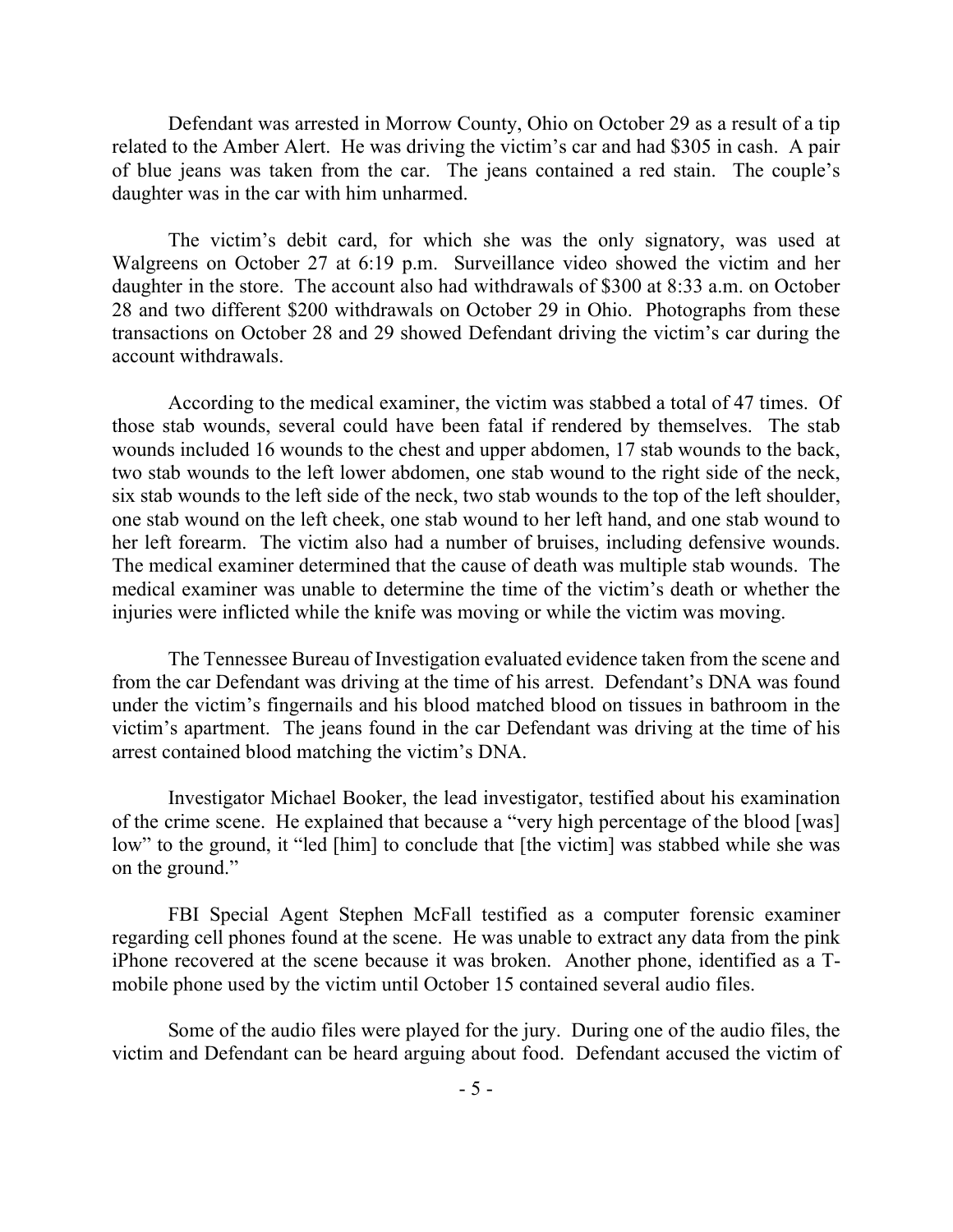taking away food before he could eat it. The victim can be heard saying Defendant was "unwanted" at her home because they were "divorced." Defendant called the victim a "heartless whore" and told the victim she would not "have this place when [he was] done with [her]." In another recording, Defendant told the victim that he did not want their daughter around any men. Defendant threatened to "break" the victim's neck.

Special Agent McFall testified that there were numerous photographs on the phone but that none of the photographs contained Defendant. The State introduced a multitude of text messages between Defendant and the victim. In some of these messages, Defendant claimed that the victim had "no morals" and that she had a "drinking problem."

A Samsung phone belonging to Defendant was also analyzed by Special Agent McFall. On this phone, there were pictures of alcoholic drinks and quite a few pictures of a child. The web history on the phone included visits to sites about how to "burn your house down" and a biography.com entry for Casey Anthony. Special Agent McFall explained that Casey Anthony was the mother of a child killed in Florida who was later tried for the child's murder. 1

Defendant's phone contained a multitude of "notes." The notes appeared to document incidents where the victim was drinking and/or violent. One entry, dated September 22, 2015, read: "She is drunk uncontrollably . . . and had four tramadols. . . . She stabbed me again with butter knife tonight. Third time in 14 months. My scars on back are more than enough proof." An October 6 note documents the victim's "daily" drinking and threats against Defendant. On another occasion, Defendant again mentions the victim's "daily" drinking and threats. Many of these text messages between the victim and Defendant spanning from to September of 2015 were read aloud to the jury. These messages had been deleted from Defendant's phone but were recovered using computer software. There were text messages discussing arrangements to see his and the victim's daughter. Defendant expresses repeated concern that the victim was dating someone else. There were several text messages during which the victim asked Defendant to leave her alone or stop contacting her. The victim also accused Defendant of failing to respect her boundaries. The final exchanges on October 27 include a request by Defendant to get his "stuff" and text messages about spending time with their daughter and asking to spend the night in "the girls room."

Special Agent McFall also recovered Facebook messages that were exchanged between the victim and Defendant using an app called Talkatone. There were multiple messages from Defendant in which he asked the victim if she was dating someone. In one

 $\overline{a}$ 

<sup>&</sup>lt;sup>1</sup> Defense counsel objected to this testimony. The trial court ordered the jury to disregard the testimony about Casey Anthony.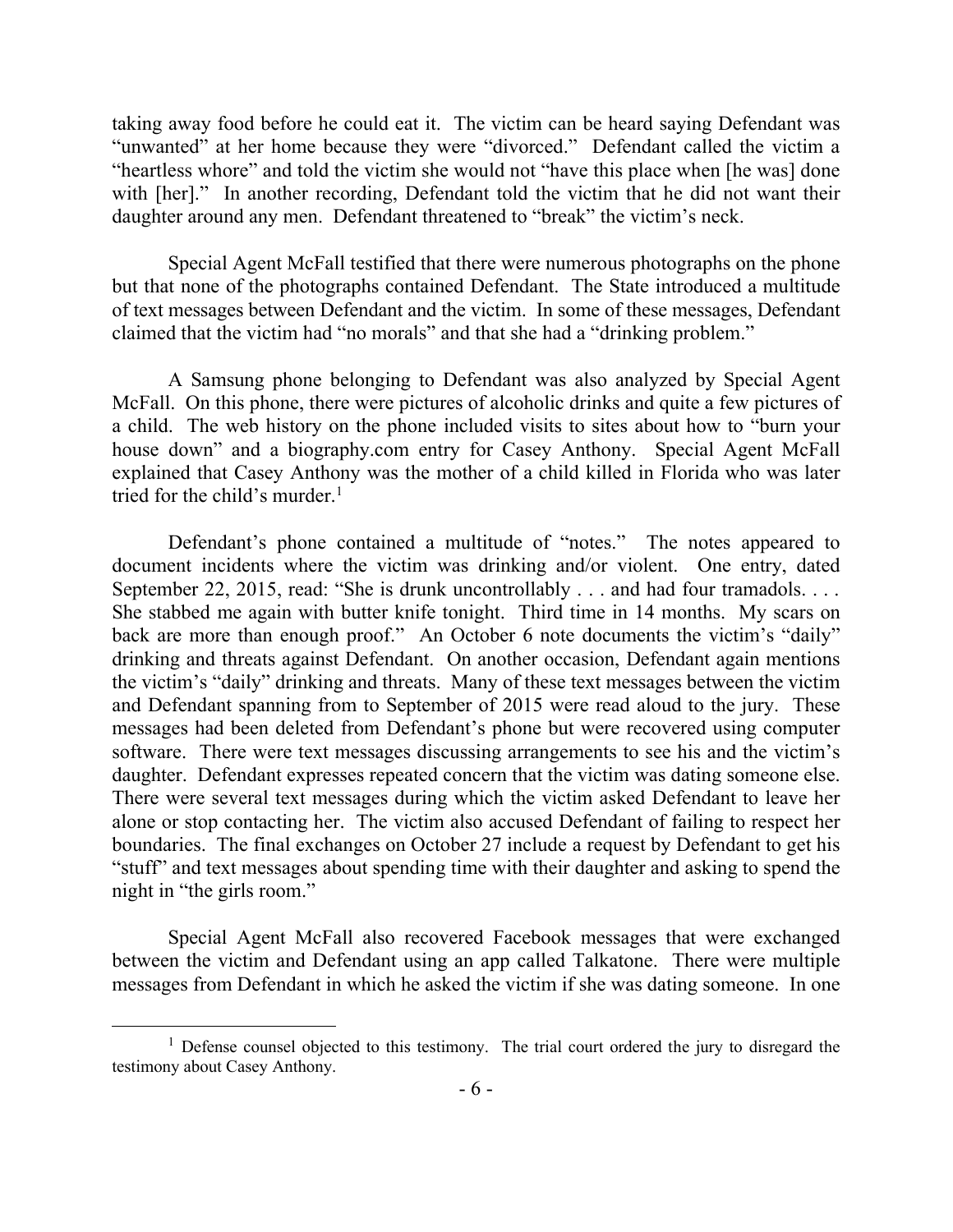message, the victim responded that she did not "have to prove anything" to Defendant because they were "DIVORCED PERIOD." The victim sent a message in which she asked Defendant to leave her alone. On October 25, Defendant told the victim he had no where to stay, and she replied that he could "not stay [at her house] period."

Defendant, who did not testify, put on proof including several stipulations. One of the stipulations provided that both Defendant and the victim were on the lease for the apartment. Another stipulation included information that a man named Bill Coker loaned Defendant money on occasion and actually loaned Defendant \$40 on October 27.

Richard Guinn testified that he lived close to the parking lot at the veterinary clinic where Defendant's vehicle was discovered. He recognized Defendant and testified that he had seen him in the parking lot on more than one occasion. Defendant would park in the lot and wait on a "lady in a dark vehicle" to pick him up. Mr. Guinn thought that it was Defendant's wife that would pick him up.

At the State's request, the trial court dismissed the kidnaping and carjacking counts. The jury acquitted Defendant of felony murder but found Defendant guilty of premeditated first degree murder and especially aggravated robbery. After a bifurcated sentencing hearing, the jury could not agree on a sentence for the murder conviction. The trial court imposed a mandatory life sentence. After a separate sentencing hearing, the trial court sentenced Defendant to twenty-five years for the especially aggravated robbery conviction, to be served consecutively to the life sentence.

Defendant filed a timely motion for new trial. After a hearing, the trial court denied the motion and this appeal followed.

## *Analysis*

## *Change of Venue*

Defendant challenges various aspects of his conviction on appeal. We have reordered the issues to facilitate our discussion on appeal. One of the issues raised by Defendant is that the trial court erred in denying a motion for change of venue "in light of the overwhelming and prejudicial pre-trial publicity." The State argues that this issue was waived because Defendant failed to renew his motion for change of venue after voir dire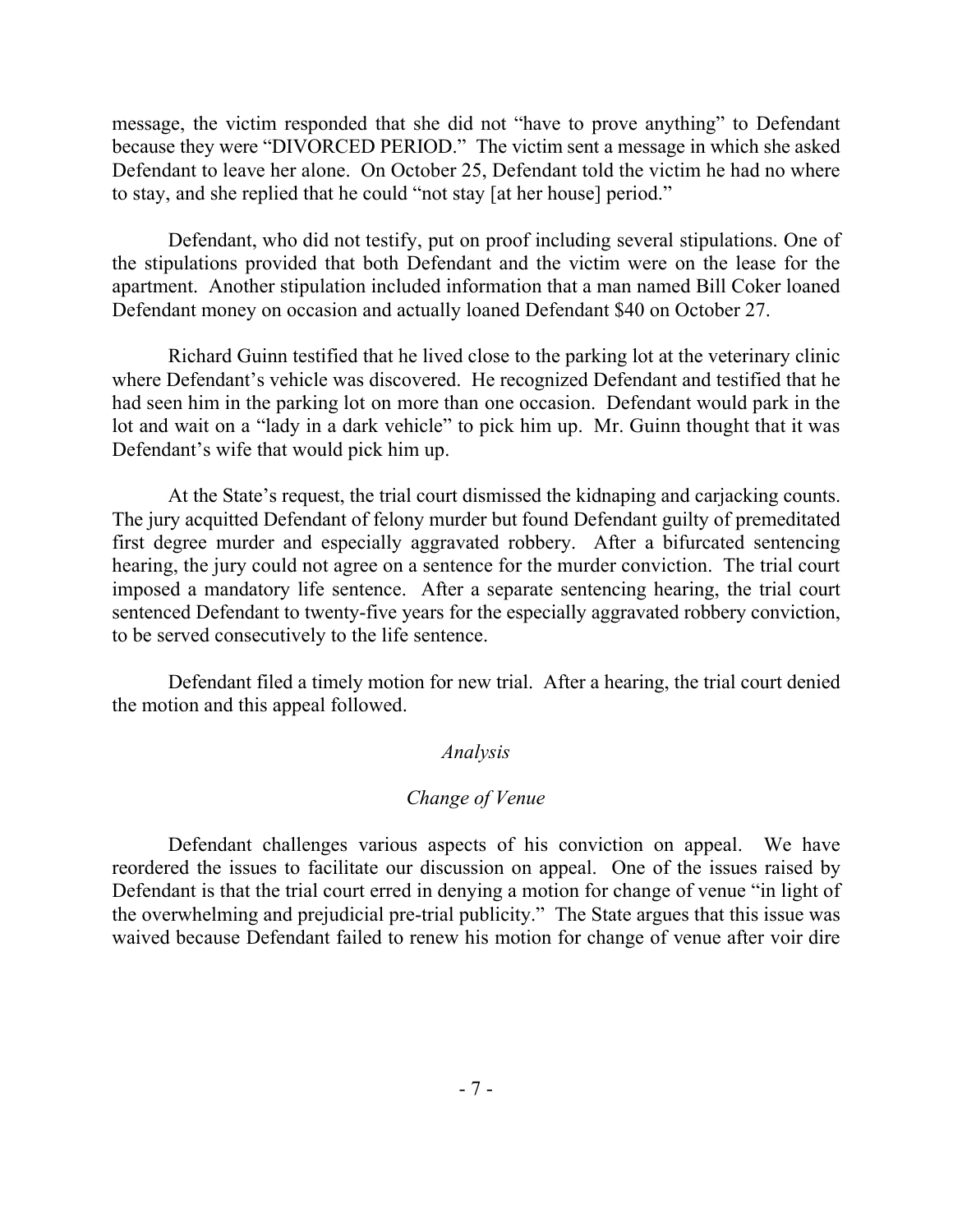and because Defendant failed to provide a record demonstrating that he exhausted all of his peremptory challenges.<sup>2</sup>

Defendant filed a motion for change of venue. Prior to jury selection, the trial court issued an order on the motion. The trial court went through various factors to determine whether Defendant could receive a fair trial. After discussing the various factors, the trial court denied the motion determining that Defendant could receive a fair trial from a Knox County jury. The trial court noted that it would "conduct a case specific jury orientation with a venire dedicated solely to this case," instruct the jurors to avoid the media, and give jurors written questionnaires. The trial court also noted that Defendant could renew his request during or at the conclusion of the jury selection process.

At the beginning of voir dire, counsel for Defendant made 13 challenges for cause based solely on the responses to the jury questionnaire. One of these jurors had already been relieved by the trial court and the parties agreed to remove one other juror from the panel. The trial court reserved ruling on the remaining challenges for after voir dire. The trial court then permitted each of the lawyers to question possible jurors.

During initial questioning, the jury panel was asked if they had seen any media information about the case. One of the jurors commented that he or she saw an article about the case but did not read it. Another identified juror stated that he or she heard coworkers talking about the case.

After general questioning of potential jurors, the parties determined that seven of the potential jurors should be questioned individually. After extensive questioning, the parties agreed that four of those jurors could not be rehabilitated. The trial court then went through seven rounds of peremptory challenges before seating a jury of twelve with two alternates. From the record, it is not clear how many peremptory challenges were used by each party. At the conclusion of jury selection, counsel for Defendant and counsel for the State indicated their approval of the jury.

In general, a criminal defendant must be tried in the county where the offense was committed. Tenn. R. Crim. P. 18(a). However, a trial court may order a change of venue "when a fair trial is unlikely because of undue excitement against the defendant in the county where the offense was committed or for any other cause." Tenn. R. Crim. P. 21(a). When a defendant seeks a change of venue he or she "shall" file a motion "at the earliest date after which the cause for the change of venue is alleged to have arisen" pursuant to

 $2$  After the initial technical record was filed in this Court, the record was supplemented to include void dire. Despite the State's argument and supplementation of the record, Defendant failed to add to his argument on venue even in his reply brief.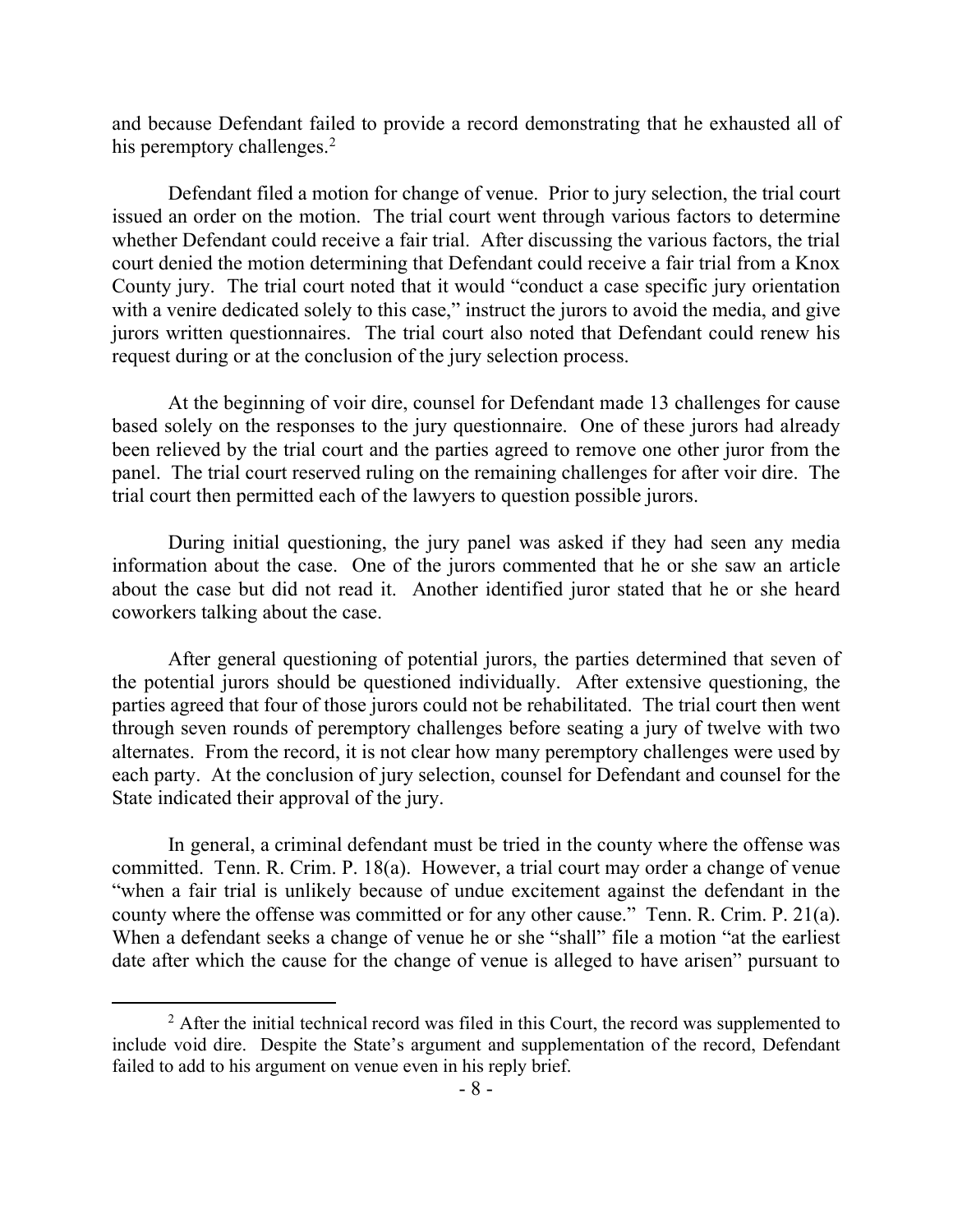Tennessee Rule of Criminal Procedure 21(c). If a defendant fails to "take whatever action was reasonably available," the issue is waived. Tenn. R. App. P. 36(a); *see also State v. Rick Hanebutt*, No. W2005-01301-CCA-R3-CD, 2005 WL 2818240, at \*10 (Tenn. Crim. App. Oct. 2, 2006), *perm. app. denied* (Tenn. Feb. 26, 2007).

The decision whether to grant a defendant's motion for change of venue rests within the sound discretion of the trial court and will not be reversed on appeal absent an abuse of discretion. *State v. Sexton*, 368 S.W.3d 371, 387 (Tenn. 2012); *State v. Howell*, 868 S.W.2d 238, 249 (Tenn. 1993). "The mere fact that jurors have been exposed to pretrial publicity will not warrant a change of venue," nor will prejudice "be presumed on the mere showing of extensive pretrial publicity." *State v. Rogers*, 188 S.W.3d 593, 621 (Tenn. 2006) (internal citations omitted). "[I]n order to obtain relief on a claim that the trial court improperly denied a motion for a change of venue, a 'defendant must demonstrate that the jurors who actually sat were biased or prejudiced against him.'" *Sexton*, 368 S.W.3d at 387 (quoting *Rogers*, 188 S.W.3d at 621).

The factors which a trial court should consider in deciding whether to grant a change of venue include:

the nature, extent, and timing of pretrial publicity; the nature of the publicity as fair or inflammatory; the particular content of the publicity; the degree to which the publicity complained of has permeated the area from which the venire is drawn; the degree to which the publicity circulated outside the area from which the venire is drawn; the time elapsed from the release of the publicity until the trial; the degree of care exercised in the selection of the jury; the ease or difficulty in selecting the jury; the venire persons' familiarity with the publicity and its effect, if any, upon them as shown through their answers on voir dire; the defendant's utilization of his peremptory challenges; the defendant's utilization of challenges for cause; the participation by police or by prosecution in the release of the publicity; the severity of the offense charged; the absence or presence of threats, demonstrations, or other hostility against the defendant; the size of the area from which the venire is drawn; affidavits, hearsay, or opinion testimony of witnesses; and the nature of the verdict returned by the trial jury.

*Sexton*, 368 S.W.3d at 387 (citing *Rogers*, 188 S.W.3d at 621-22 (appendix) (citing *State v. Hoover*, 594 S.W.2d 743, 746 (Tenn. Crim. App. 1979))).

Defendant does not address these factors in his brief. Rather, he makes a blanket statement that the "abundance of coverage of [Defendant's] alleged crime" made it a situation where a change of venue was appropriate. The record contains several articles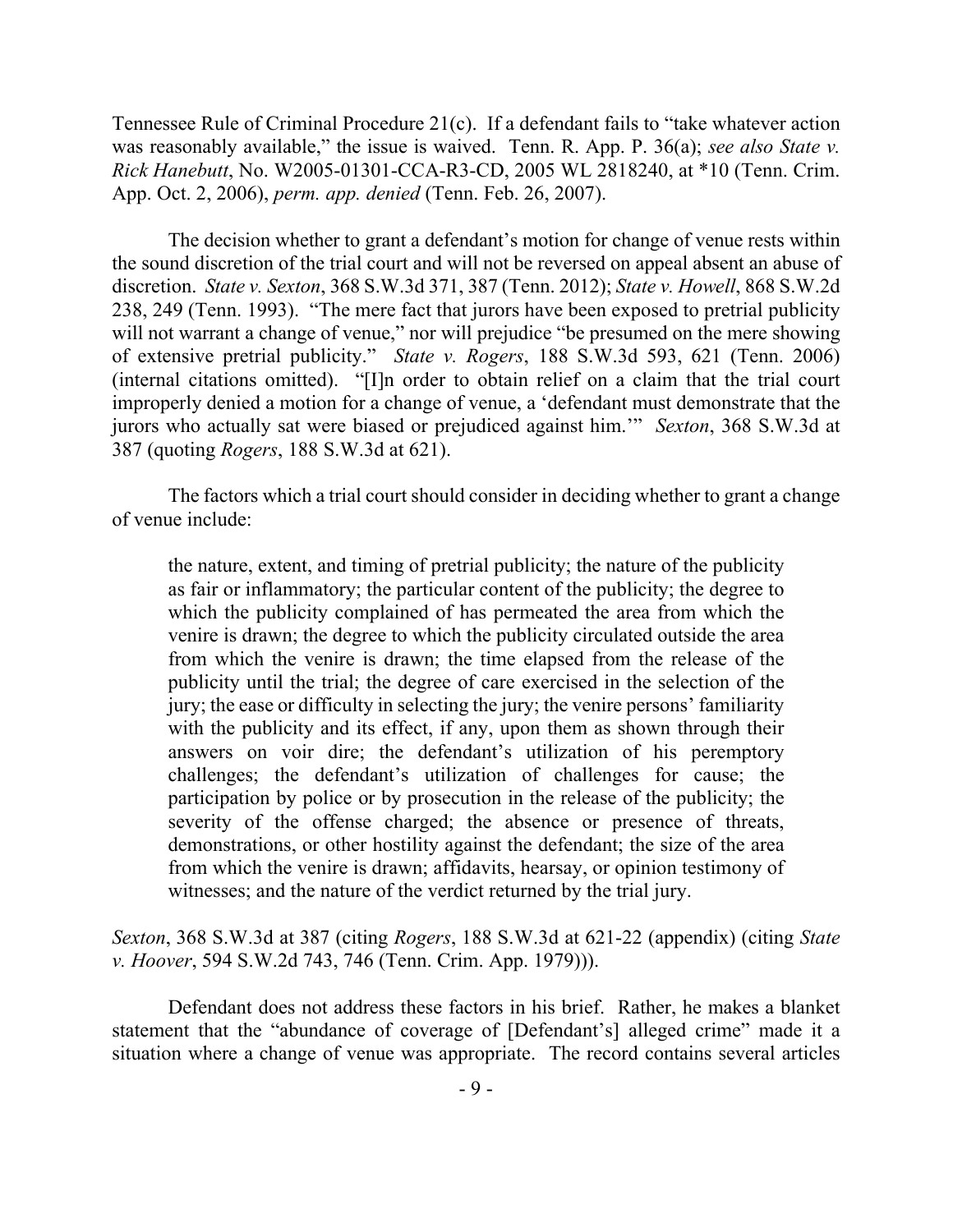and news clipping that reflect the nature, extent, and timing of the pretrial publicity, the degree to which the publicity permeated the area from which the venire was drawn, and the time elapsed between the release of the publicity and the trial. It appears that most of the media coverage was concentrated around the time of the victim's death and related to the Amber Alert and/or custody of the victim's daughter. The potential jurors completed questionnaires regarding the pretrial publicity, and the answers on the questionnaires indicated that several jurors were aware of the case prior to trial.

The record reflects that the trial court carefully and meticulously led the jury selection process to ensure that Defendant received a fair trial. *See Hoover*, 594 S.W.2d at 746. The record reflects that Defendant exercised some of his peremptory challenges. However, Defendant failed to establish that any members of the jury were biased from exposure to pretrial publicity or any pretrial knowledge of the case or the witnesses. *See Sexton*, 368 S.W.3d at 388 (concluding that the trial court did not abuse its discretion in denying a change of venue motion when there was no indication that the pretrial publicity adversely impacted the jury panel); *Evans*, 838 S.W.2d at 192 (concluding that the defendant did not demonstrate prejudice when the jurors who had been exposed to pretrial publicity stated that they would render a verdict based on the evidence at trial).

We also note that Defendant acquiesced to the jury panel at the conclusion of jury selection. Further, Defendant failed to renew his motion for change of venue. *See Rick Hanebutt*, 2006 WL 2818240, at \*10 (concluding that the defendant waived appellate review of the trial court's denial of his motion for a change of venue because the defendant failed to renew his motion during jury selection as instructed by the court's pretrial order initially denying a venue change). Moreover, Defendant does not point to any specific instances of prejudice in the record that would have precluded him from receiving a fair trial. The trial court did not abuse its discretion in denying the motion to change venue. Defendant is not entitled to relief on this issue.

## *Prior Bad Acts*

Defendant argues on appeal that the trial court committed plain error by "admitting explosive but irrelevant allegations" against Defendant including a statement made by Defendant about his stepdaughter's body and his web history about arson. Defendant acknowledges that the issues are only reviewable for plain error because he failed to object to the testimony about his statement about his stepdaughter and failed to raise the web history issue in his motion for new trial but insists that he is entitled to relief because "admission is barred by the rules of evidence." The State disagrees, arguing that there was no breach of a clear and unequivocal rule of law.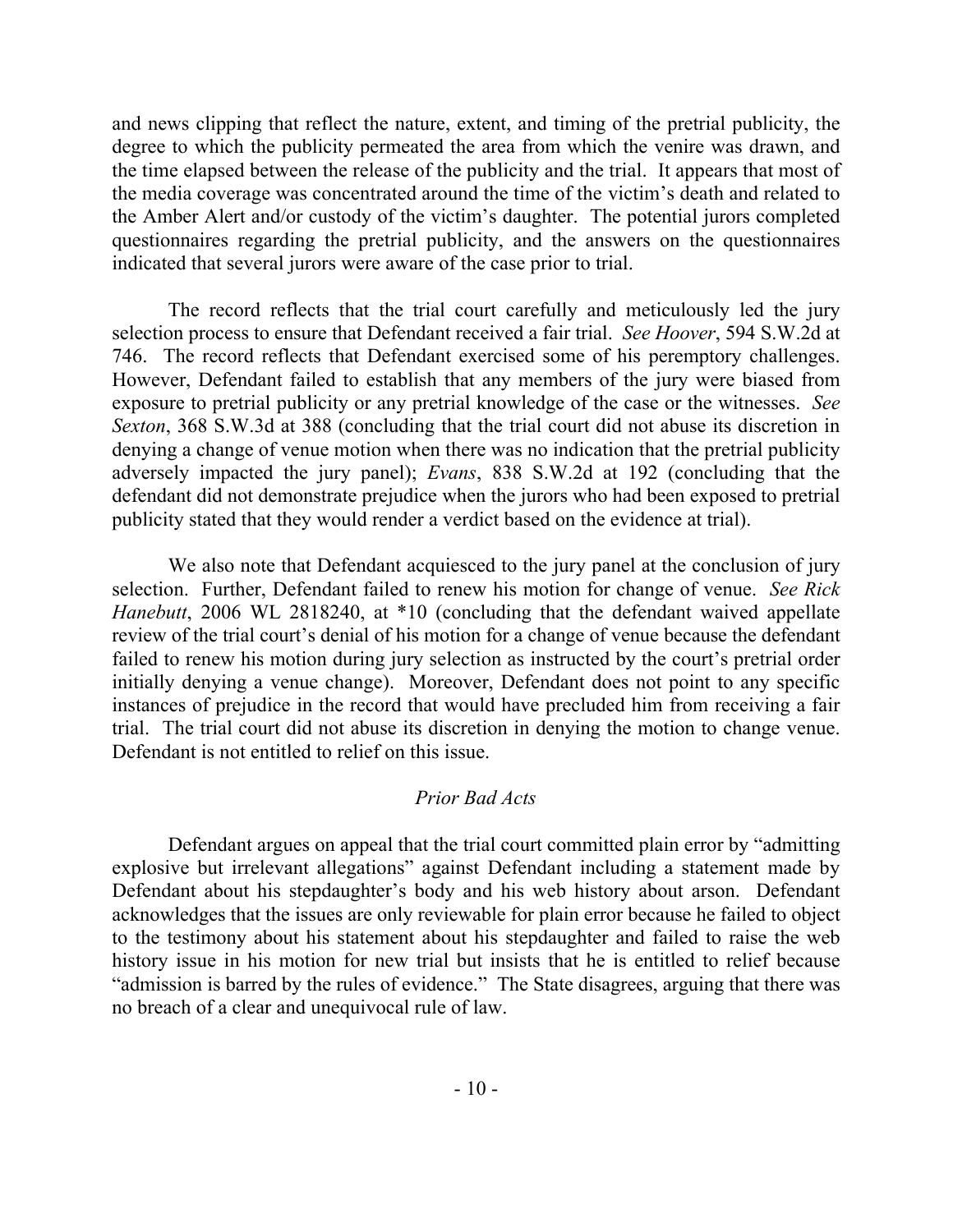Relevant evidence is that "having any tendency to make the existence of any fact that is of consequence to the determination of the action more probable or less probable than it would be without the evidence." Tenn. R. Evid. 401. Where the probative value of relevant evidence is substantially outweighed by the danger of unfair prejudice, it may be inadmissible. Tenn. R. Evid. 403. However, "[e]vidence of other crimes, wrongs, or acts" is inadmissible character evidence if offered to show a defendant's "action in conformity with [a] character trait." Tenn. R. Evid. 404(b); *State v. Parton*, 694 S.W.2d 299, 654 (Tenn. 1997). "The terms of this rule establish that character evidence cannot be used to prove that a person has a propensity to commit a crime." *State v. McCary*, 119 S.W.3d 226, 243 (Tenn. Crim. App. 2003) (citing *State v. Adkisson*, 899 S.W.2d 626 (Tenn. Crim. App. 1994)). Yet, such evidence of other acts may be admissible for other non-propensity purposes, such as "to establish motive, intent, identity, absence of mistake, or common plan or scheme" or "contextual background." *State v. Little*, 402 S.W.3d 202, 210 (Tenn. 2013). Other act evidence may be admitted for these purposes only after the following requirements have been met:

(1) The court upon request must hold a hearing outside the jury's presence;

(2) The court must determine that a material issue exists other than conduct conforming with a character trait and must upon request state on the record the material issue, the ruling, and the reasons for admitting the evidence;

(3) The court must find proof of the other crime, wrong, or act to be clear and convincing; and

(4) The court must exclude the evidence if its probative value is outweighed by the danger of unfair prejudice.

Tenn. R. Evid. 404(b). However, "[t]rial courts have been encouraged to take a restrictive approach of Rule 404(b) because 'other act' evidence carries a significant potential for unfairly influencing a jury." *State v. Jones*, 450 S.W.3d 866, 891 (Tenn. 2014) (internal quotation and citation omitted).

A trial court's decision to admit or exclude evidence under Rule 404(b) is reviewed under an abuse of discretion standard if the trial court has substantially complied with the procedure mandated by the Rule. *State v. DuBose*, 953 S.W.2d 649, 652 (Tenn. 1997). Where the trial court has failed to substantially comply with the procedural dictates of Rule 404(b), the standard of review is de novo. *State v. Mallard*, 40 S.W.3d 473, 486 n.13 (Tenn. 2001) (citing *DuBose*, 953 S.W.2d at 652-653)). "A court abuses its discretion when it applies an incorrect legal standard or its decision is illogical or unreasonable, is based on a clearly erroneous assessment of the evidence, or utilizes reasoning that results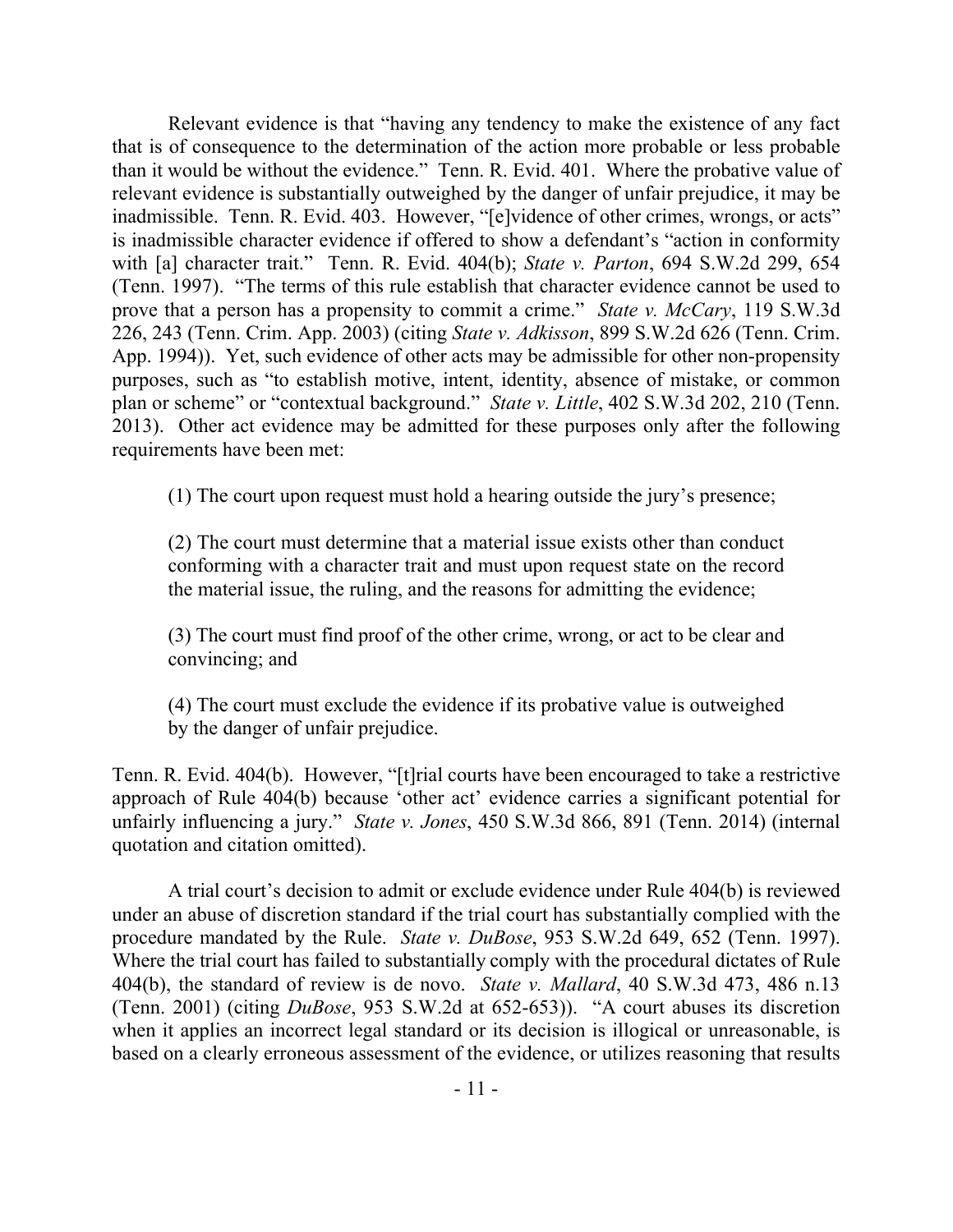in injustice to the complaining party." *Jones*, 450 S.W.3d at 892 (internal quotation and citation omitted).

Defendant first contests the trial court's admission of his statement, through the testimony of Mr. Morrison, that his stepdaughter had a nice behind. Mr. Morrison was explaining what led to the order of protection against Defendant and the victim. Defendant did not object to this testimony. Defendant also complains about the introduction of "prejudicial" material from his web history including website called, "How can I burn my house down and make it look like an accident?" This issue was not in Defendant's motion for new trial.

In criminal cases, the doctrine of plain error permits appellate courts to consider issues that were not raised in the trial court. Tennessee Rule of Appellate Procedure 36(b), the plain error doctrine, states in part that "[w]hen necessary to do substantial justice, an appellate court may consider an error that has affected the substantial rights of a party at any time, even though the error was not raised in the motion for a new trial or assigned as error on appeal." It is well-settled that the discretionary authority to invoke the plain error doctrine should be "sparingly exercised," *State v. Bledsoe*, 226 S.W.3d 349, 354 (Tenn. 2007), because "appellate courts do not sit as self-directed boards of legal inquiry and research, but essentially as arbitrators of legal questions presented and argued by the parties before them." *State v. Northern*, 262 S.W.3d 741, 766 (Tenn. 2008) (Holder, J., concurring and dissenting) (quoting *Carducci v. Regan*, 714 F.2d 171, 177 (D.C. Cir. 1983)).

To determine whether a trial error rises to the level of justifying "plain error" review, we look to the following five factors:

(a) the record must clearly establish what occurred in the trial court; (b) a clear and unequivocal rule of law must have been breached; (c) a substantial right of the accused must have been adversely affected; (d) the accused did not waive the issue for tactical reasons; and (e) consideration of the error is "necessary to do substantial justice."

*State v. Smith*, 24 S.W.3d 274, 282 (Tenn. 2000) (quoting *State v. Adkisson*, 899 S.W.2d 626, 641-42 (Tenn. Crim. App. 1994)). All five factors must be established by the record before this Court will recognize the existence of plain error, and complete consideration of all the factors is not necessary when it is clear from the record that at least one of the factors cannot be established. *State v. Bishop*, 431 S.W.3d 22, 44 (Tenn. 2014). Even if all five factors are present, "the plain error must be of such a great magnitude that it probably changed the outcome of the trial." *Id.* (quoting *Adkisson*, 899 S.W.2d at 642).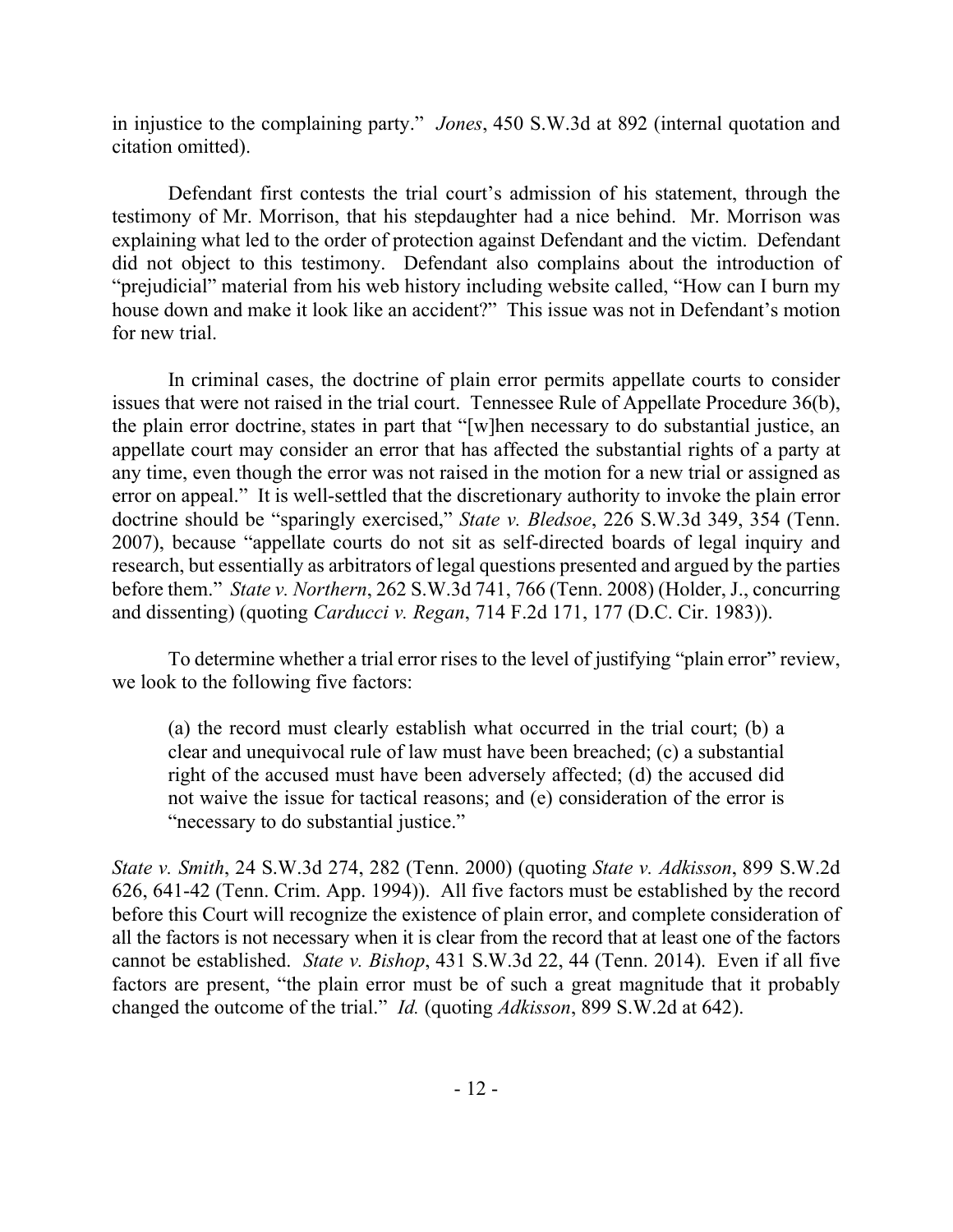Defendant's brief generally addresses the plain error factors. However, Defendant bears the burden of persuading this Court that the trial court committed plain error and that the error probably changed the outcome of the trial. *See State v. Martin*, 505 S.W.3d 492, 505 (Tenn. 2016). With regard to the statements about Defendant's stepdaughter, we refuse to entertain a plain error analysis because Defendant has failed to show that the issue was not waived for tactical reasons. In his brief, Defendant does not explain why no objection was lodged. Therefore, Defendant has not carried his burden of persuasion with regard to his statements about his stepdaughter. With regard to the introduction of Defendant's web history, we can find no breach of a clear and unequivocal rule of law. In our view, this evidence was relevant to Defendant's state of mind and intent to commit the acts for which he was on trial. Because Defendant cannot establish all five factors necessary for plain error, he is not entitled to relief on this issue.

#### *Hearsay Statement*

Defendant also complains about the introduction of a hearsay statement during the testimony of Elizabeth Guy. Specifically, Defendant argues that Ms. Guy should not have been able to testify that Defendant told the victim she would be in a "body bag" if she ever left him. Defendant admits that he failed to object to the testimony at trial and, as a result, the issue is reviewable only under plain error. The State argues that the statement was not hearsay because it was not offered for the truth of the matter asserted, but rather to show that the victim feared Defendant.

As noted above, plain error review permits appellate courts to consider issues that were not raised in the trial court. Tenn. R. App. P. 36(b). Also, previously noted is how an alleged error rises to a level that justifies plain error review.

At the outset, we note that "rarely will plain error review extend to an evidentiary issue." *State v. Jonathan Mitchell Grimes*, No. W2014-00786-CCA-R3-CD, 2015 WL 3929694, at \*10 (Tenn. Crim. App. June 26, 2015) (quoting *State v. Ricky E. Scoville*, No. M2006-01684-CCA-R3-CD, 2007 WL 2600540, at \*2 (Tenn. Crim. App. Sept. 11, 2007), *no perm. app. filed*), *no perm. app. filed*.

As noted earlier in this opinion, Tennessee Rule of Evidence 401 provides that "'[r]elevant evidence' means evidence having any tendency to make the existence of any fact that is of consequence to the determination of the action more probable or less probable than it would be without the evidence." Generally, relevant evidence is admissible. Tenn. R. Evid. 402. However, it may be excluded if its probative value is "substantially outweighed by the danger of unfair prejudice[.]" Tenn. R. Evid. 403. The term "unfair prejudice" has been defined as "[a]n undue tendency to suggest decision on an improper basis, commonly, though not necessarily, an emotional one." *State v. Banks*, 564 S.W.2d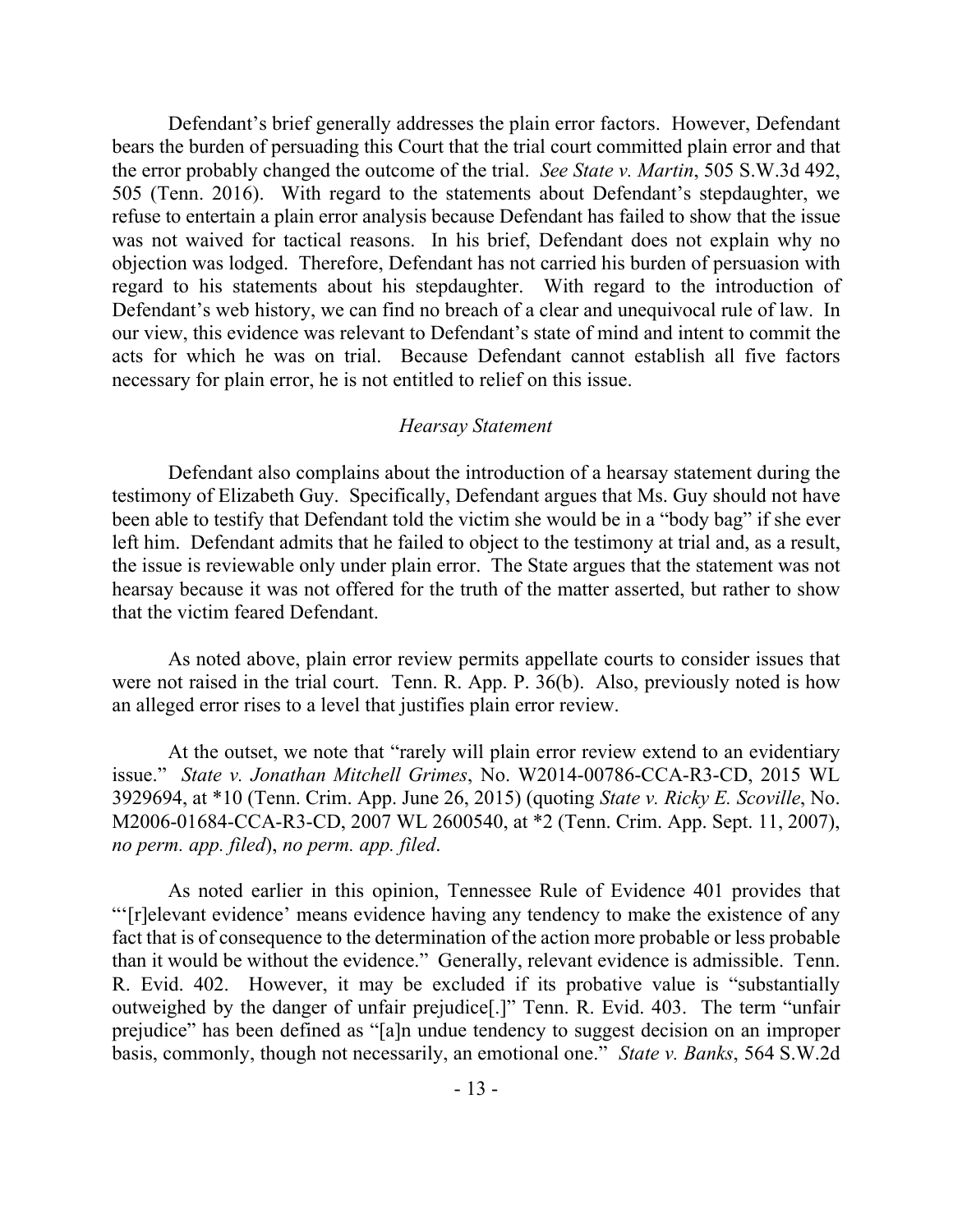947, 951 (Tenn. 1978). "The admissibility of evidence under Rule 403 of the Tennessee Rules of Evidence is a matter within the trial court's discretion and will not be reversed on appeal absent an abuse of that discretion." *State v. Biggs*, 218 S.W.3d 643, 667 (Tenn. Crim. App. 2006) (citing *State v. DuBose*, 953 S.W.2d 649, 652 (Tenn. 1997)).

"Hearsay" is defined as "a statement other than one made by the declarant while testifying at the trial or hearing, offered in evidence to prove the truth of the matter asserted." Tenn. R. Evid.  $801(c)$ . A "statement" is "(1) an oral or written assertion or (2) nonverbal conduct of a person if it is intended by the person as an assertion." Tenn. R. Evid. 801(a). Hearsay is not admissible except as allowed by the rules of evidence or other applicable law. Tenn. R. Evid. 802. The questions of whether a statement is hearsay or fits under one of the exceptions to the hearsay rule are questions of law and subject to de novo review by this Court. *Kendrick v. State*, 454 S.W.3d 450, 479 (Tenn. 2015).

In our view, the evidence at issue, a statement by the victim to a friend about Defendant's threat was not admitted for the truth of the matter asserted. It was admitted to show that the victim was afraid of Defendant and to rebut the defense theory that Defendant and the victim were still in a relationship despite their divorce. Because the statement was not admitted for the truth of the matter asserted, it was not hearsay. Therefore, the trial court did not breach a clear and unequivocal rule of law. Because all five factors for plain error cannot be established, Defendant is not entitled to relief on this issue.

### *Crime Scene Photographs*

Defendant complains that the trial court "erred in admitting gruesome crime scene photographs of the [victim's] body which did not serve to address any disputed issue." Specifically, Defendant complains that the State introduced over two hundred crime scene photographs including seven photographs, labeled Exhibits 110, 111, 112, 115, 139, 155, and 159. The exhibits depicted the victim's "bloodied body and face." Defendant argues that because the victim's manner of death was not disputed and there was ample testimony about the crime scene from witnesses, the photographs were not relevant and only served to inflame the jury. The State insists that Defendant has waived review of Exhibits 110 and 111 for failing to challenge them in a pretrial motion and, in any event, the trial court did not err in admitting the photographs.

Prior to trial, Defendant filed a motion in limine challenging the introduction of nine of the crime scene photographs. At the hearing on the pretrial motions, counsel for Defendant noted that of the 249 pictures of the crime scene, 32 of those pictures depicted the victim's body. Of those 32, Defendant objected to the introduction of nine of those photographs, initially identified by number as 2474, 2478, 2479, 2512, 2551, 2574, 2582, 2585, and 2586. It does not appear that Defendant challenged the introduction of numbers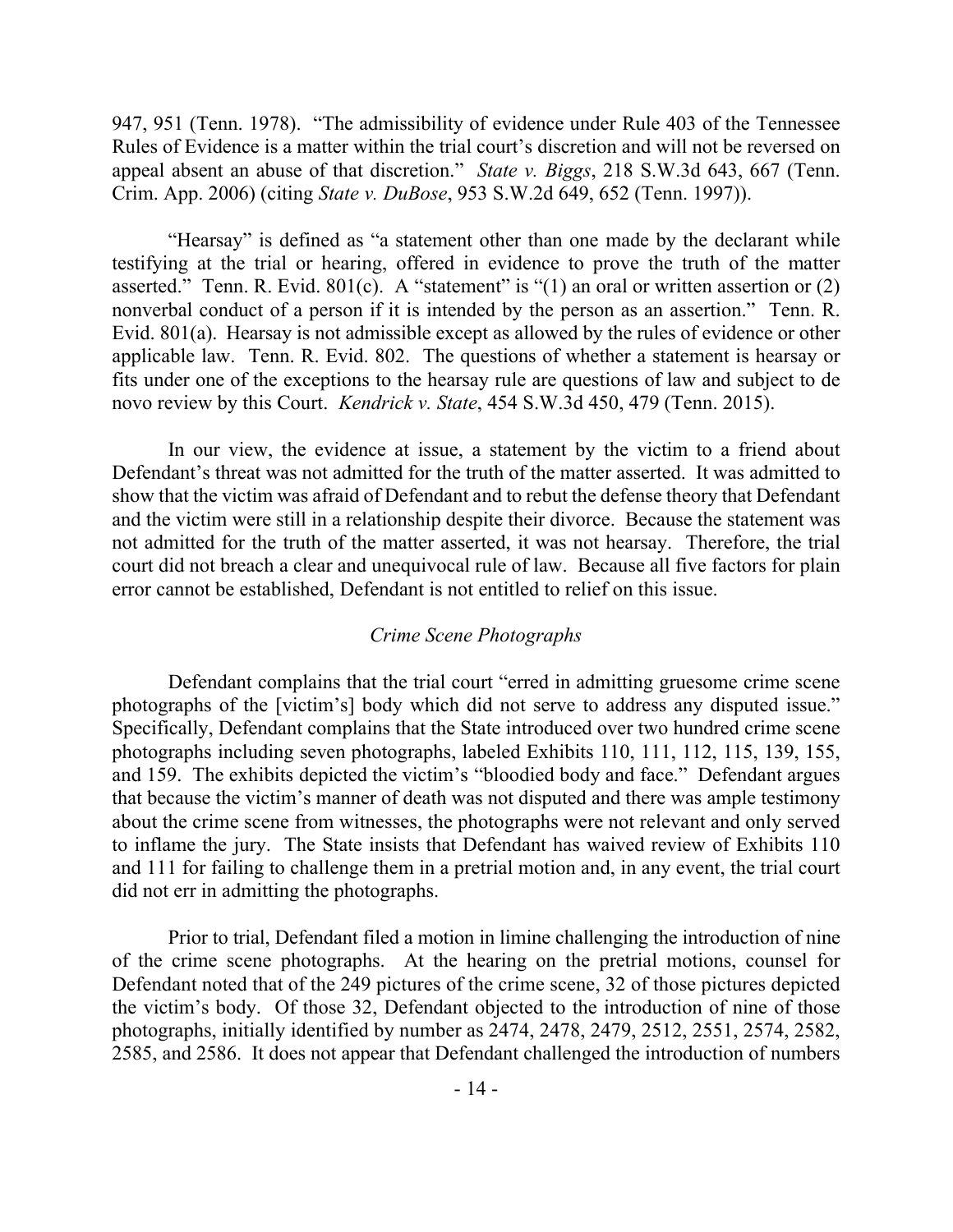2469 or 2470. After the hearing, the trial court issued a written order with regard to the admissibility of the photographs. The trial court's order excluded one of the photographs as duplicative, determining:

Each of the photographs in question are clear and accurate. The body is generally in the same position as found, although some show a different position. All of the [photographs of the scene] contain varying degrees of blood coverage. Some depict a large amount of blood on and around the alleged victim's body. But, none show closeup or gruesome wounds. The case involves 47 separate stab wounds. So, it is difficult to find any photo that does not contain bloody images. The position of the body may be material to some degree. The primary issue in the case will be who was the first aggressor. Therefore, proof regarding this issue will have a higher degree of probative value than proof regarding extraneous issues.

Photo 2474 shows the right side of the alleged victim's body in totality with a prescription card purportedly belonging to the defendant. This image is probative of identity and any danger of unfair prejudice does not substantially outweigh this probative value. The court finds this photo to be admissible.

Photo 2478 depicts a closeup of the victim's right arm, face, and upper torso. The State wishes to use this photo to show that her face was bloody and that she had taken off her makeup. This is relevant to time of death. The court finds the photo to be probative of time of death and any danger of unfair prejudice does not substantially outweigh this probative value. The court finds this photo to be admissible.

Photo 2479 is similar to photo 2474. It is a close-up on the alleged victim's upper torso, the State argues that this photo shows the smearing of blood on the alleged victim's skin which is indicative of a struggle. The court finds that this photo does not add any additional evidence than presented in photo 2474. Therefore, this photo is excluded on the grounds of being duplicative. The State may elect to use this photo instead of 2474 if they prefer.

Photo 2512 depicts the left side of the alleged victim's face and her upper torso. The State argues that this photo shows the pooling of blood in the victim's ear to establish the final resting position. The court finds the photo to be probative of this issue and any danger of unfair prejudice does not substantially outweigh this probative value. This photo is admissible.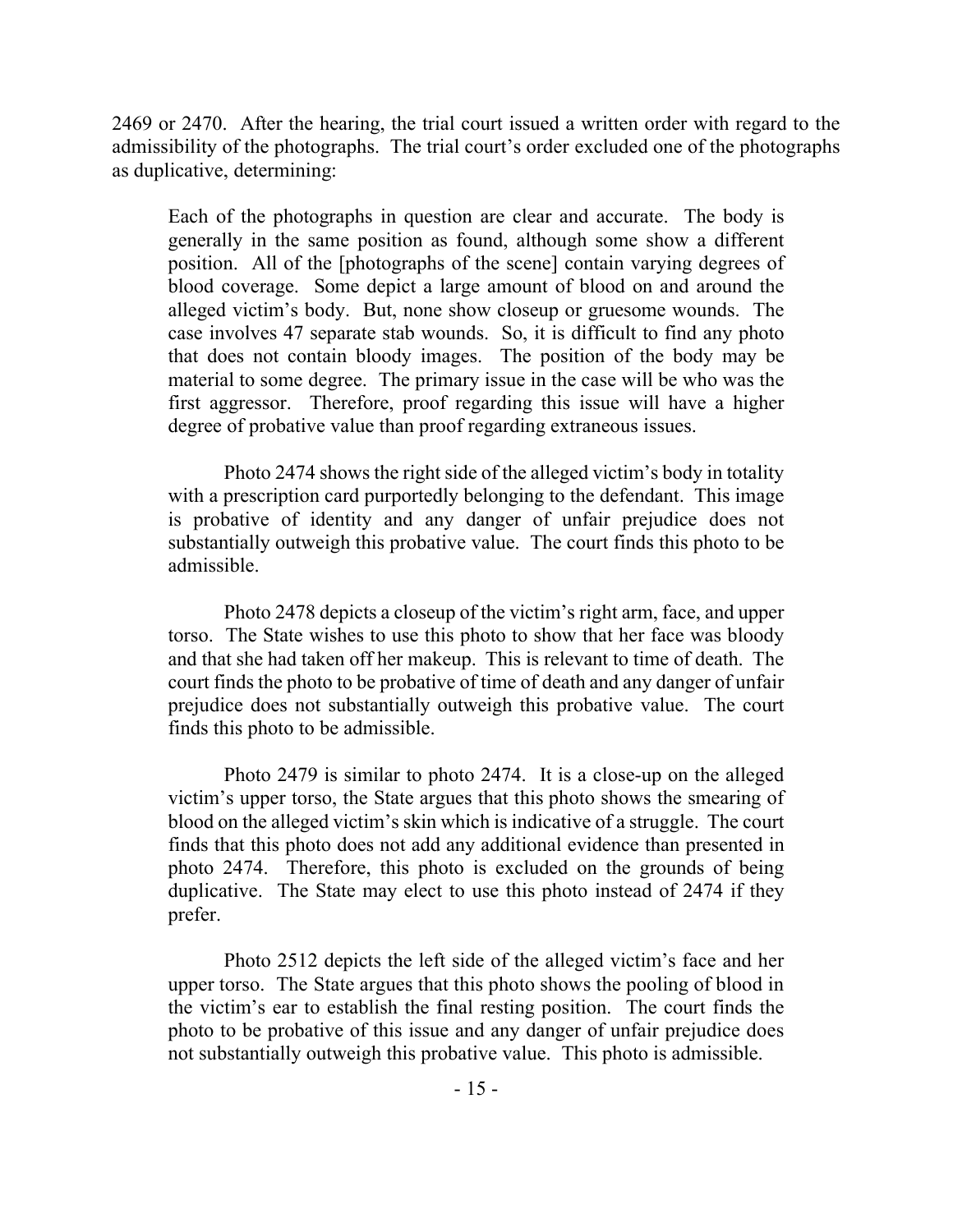Photo 2551 depicts a closeup of the alleged victim's left arm in a down position and her face and upper torso. The State argues that this photo captures an image of jewelry that appears to have been dropped on her body after death. The court finds the photo to be probative of actions by her killer after her death and any danger of unfair prejudice does not substantially outweigh this probative value. This photo is admissible.

Photo 2574 depicts the lower half of the alleged victim's body with blood smeared over her legs. This is the only photograph of the front of the alleged victim's legs that the State is seeking to introduce. The court finds this photograph to be probative of the nature of the incident in that the alleged victim ended up with many wounds that bled over her body and was smeared across all of her body. The court finds this probative value is not substantially outweighed by the danger of unfair prejudice. This photo is admissible.

Photo 2582 depicts the alleged victim's back and the wounds she received in her back. This is probative to the issue of first aggressor. The court finds this probative value is not substantially outweighed by the danger of unfair prejudice. This photo is admissible.

Photo 2585 depicts the alleged victim's lower back and wounds she received that are not depicted in photo 2582. This is also probative to the issue of first aggressor. The court finds this probative value is not substantially outweighed by the danger of unfair prejudice. This photo is admissible.

Photo 2586 depicts the back of the victim's head and it appears her hairs is soaked in blood. The State argues it also shows the jewelry that was tangled in her hair. This is perhaps the most bloody of the images. However, it is probative of time of death and first aggressor. Therefore, the court finds this probative value is not substantially outweighed by the danger of unfair prejudice. This photo is admissible.

At trial, the State introduced a multitude of photographs. Counsel for Defendant renewed his objection to the introduction of the challenged photographs. The trial court made the following comments in a jury-out hearing after the introduction of the photographs: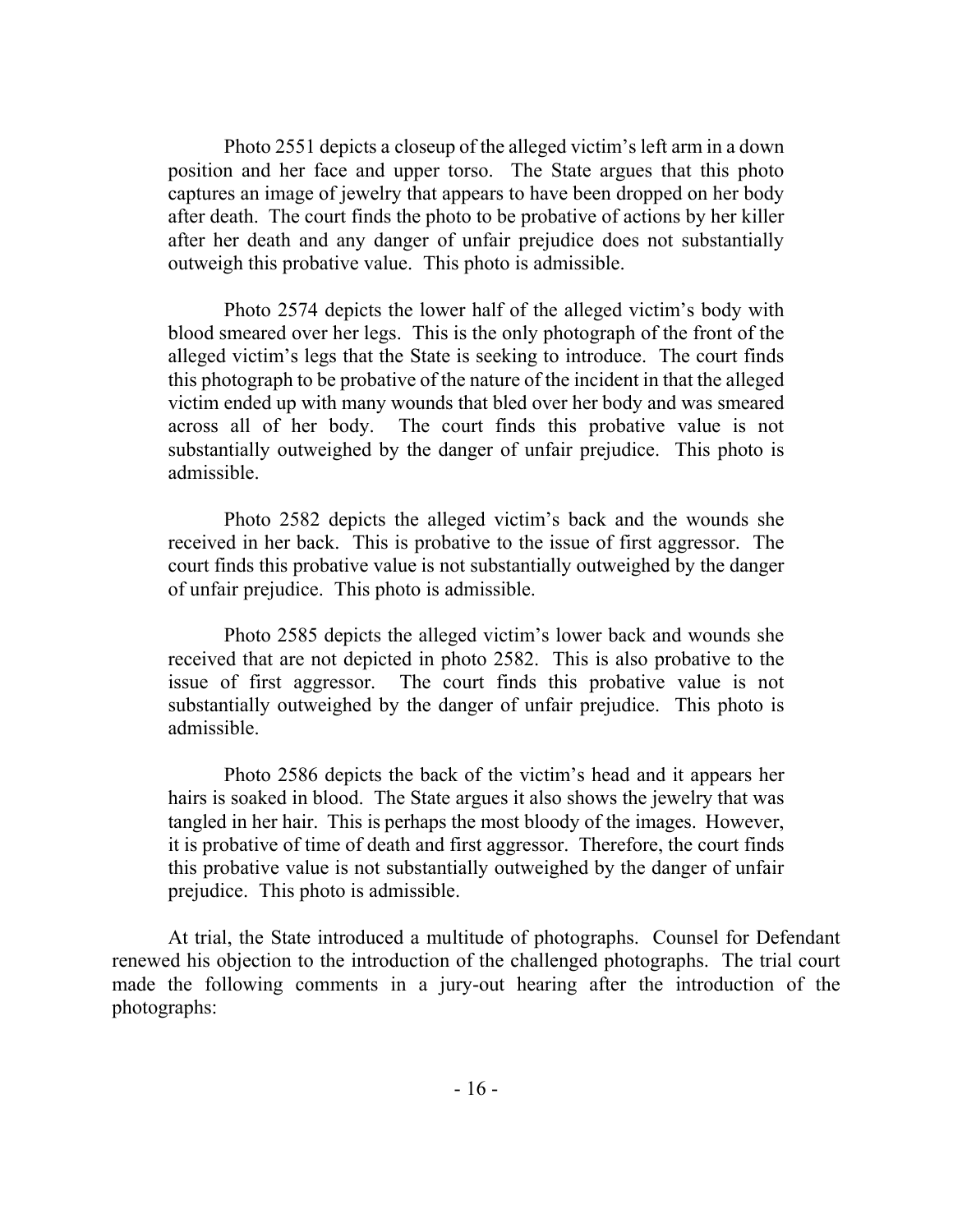All right. Since there has been an objection to some of these photos, the Court made a point of observing the jury during the presentation of the photos to see how their reactions were. They all appeared stoic. The only movements I saw is [ ], number two, he had his hand on his face a lot. I think he's actually been like that through much of the trial, though. So I didn't really think that was any reaction to the pictures. [Female Juror P] is the only one that I saw with any reaction. A few times when body pictures were shown, she would put her hand up to her mouth or her face. It appeared to be sort of in a subconscious or involuntary reaction during those. She didn't appear upset. Nobody was crying or nobody looked away. That's the only thing that I saw, was any if anybody else wants to put anything else on the record about the presentation of photos. All movements by any of them. That was [Female Juror P]. She seemed okay. She was actually yawning at the end of it but that's all I could observe. I don't know.

In *Banks*, our supreme court provided the trial courts with guidance for determining the admissibility of relevant photographic evidence. The trial court should consider: the accuracy and clarity of the picture and its value as evidence; whether the picture depicts the body as it was found; the adequacy of testimonial evidence in relating the facts to the jury; and the need for the evidence to establish a prima facie case of guilt or to rebut the defendant's contentions. *Id.* at 951. The admissibility of relevant photographs of victims and the crime scene is within the sound discretion of the trial court, and the court's ruling on admissibility will not be disturbed on appeal absent a showing of an abuse of that discretion. *Carruthers*, 35 S.W.3d at 576-77; *State v. Van Tran*, 864 S.W.2d 465, 477 (Tenn. 1993); *Banks*, 564 S.W.2d at 949. As our supreme court stated in *Carruthers*, the modern trend is to vest more discretion in the trial court's rulings on admissibility. *Carruthers*, 35 S.W.3d at 577 (citing *Banks*, 564 S.W.2d at 949).

On appeal, Defendant challenges the introduction of Exhibits 110 (thumbnail number 2469), 111 (thumbnail number 2470), 112 (thumbnail number 2474), 115 (thumbnail number 2478), 139 (thumbnail number 2512), 155 (thumbnail number 2551), and 159 (thumbnail number 2586). Defendant did not challenge the introduction of Exhibits 110 or 111 in the pretrial motion or in the motion for new trial. Moreover, in the motion for new trial, Defendant did not challenge the admissibility of specific photographs, but rather introduction of crime scene and autopsy photographs of the victim in general.

The State argues that Defendant waived any issue with regard to the admission of exhibits 110 and 111 for failure to challenge their admission in the motion in limine and the motion for new trial. However, counsel for Defendant noted their objection to the admissibility of the photographs at trial and in the motion for new trial in a blanket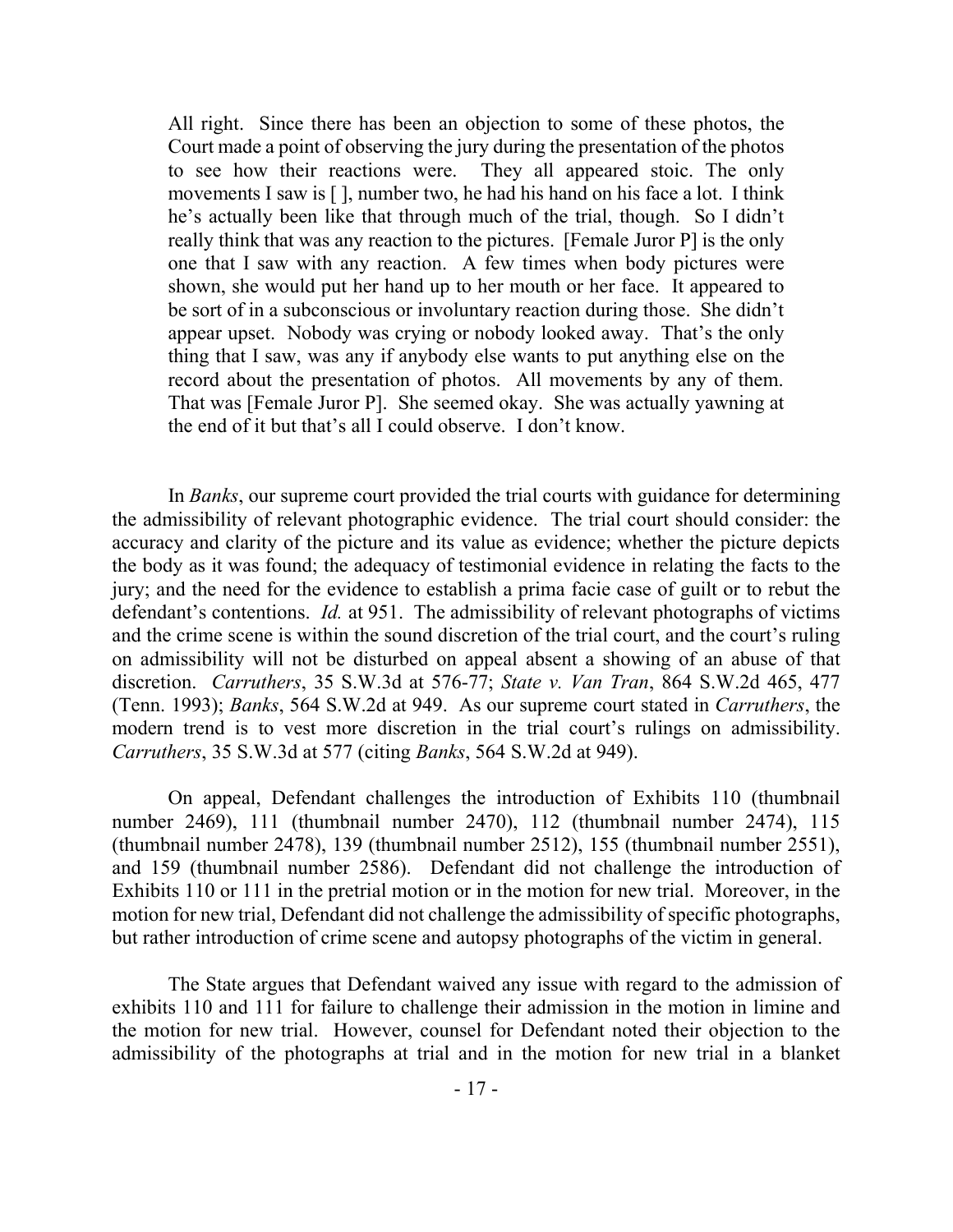objection without specifying certain photographs. In our view, the issue was preserved for appeal.

Having reviewed the trial court's analysis regarding each individual photo, we conclude that the trial court did not abuse its discretion in admitting the photos into evidence. The photos at issue include various photographs of the victim as she was found in her apartment. The trial court found that the photos showed evidence of a struggle, the amount of blood involved, the number of the injuries, a medical card, and the general state of the scene. In its detailed pretrial rulings, the trial court excluded one photograph on the basis that it was duplicative. The trial court also observed the demeanor of the jury as they viewed the photographs.

Our review of the record shows that the trial court methodically considered the probative value and prejudicial effect of each crime scene photo. The trial court ruled the photographs admissible because it found that they were relevant to the issues on trial, notwithstanding their gruesome and horrifying character. The victim was stabbed 47 times. The photographs depicted both the nature and extent of her injuries in addition to the signs of a struggle prior to the victim's death. The trial court did not abuse its discretion. We conclude that Defendant is not entitled to relief on this issue.

### *Sufficiency*

Defendant challenges the sufficiency of the evidence with respect to both of his convictions. Specifically, with respect to the conviction for first degree murder, Defendant alleges that there was no proof of premeditation. To the contrary, Defendant argues that this was a "crime of anger and rage" and that he "acted out of passion." Additionally, Defendant insists that there was no proof to establish that Defendant used violence to take the victim's ATM card. Defendant thus argues the evidence was insufficient to support the conviction for especially aggravated robbery.

Well-settled principles guide this Court's review when a defendant challenges the sufficiency of the evidence. A guilty verdict removes the presumption of innocence and replaces it with a presumption of guilt. *State v. Evans*, 838 S.W.2d 185, 191 (Tenn. 1992). The burden is then shifted to the defendant on appeal to demonstrate why the evidence is insufficient to support the conviction. *State v. Tuggle*, 639 S.W.2d 913, 914 (Tenn. 1982). The relevant question the reviewing court must answer is whether any rational trier of fact could have found the accused guilty of every element of the offense beyond a reasonable doubt. *See* Tenn. R. App. P. 13(e); *Jackson v. Virginia*, 443 U.S. 307, 319 (1979). On appeal, "the State is entitled to the strongest legitimate view of the evidence and to all reasonable and legitimate inferences that may be drawn therefrom." *State v. Elkins*, 102 S.W.3d 578, 581 (Tenn. 2003). As such, this Court is precluded from re-weighing or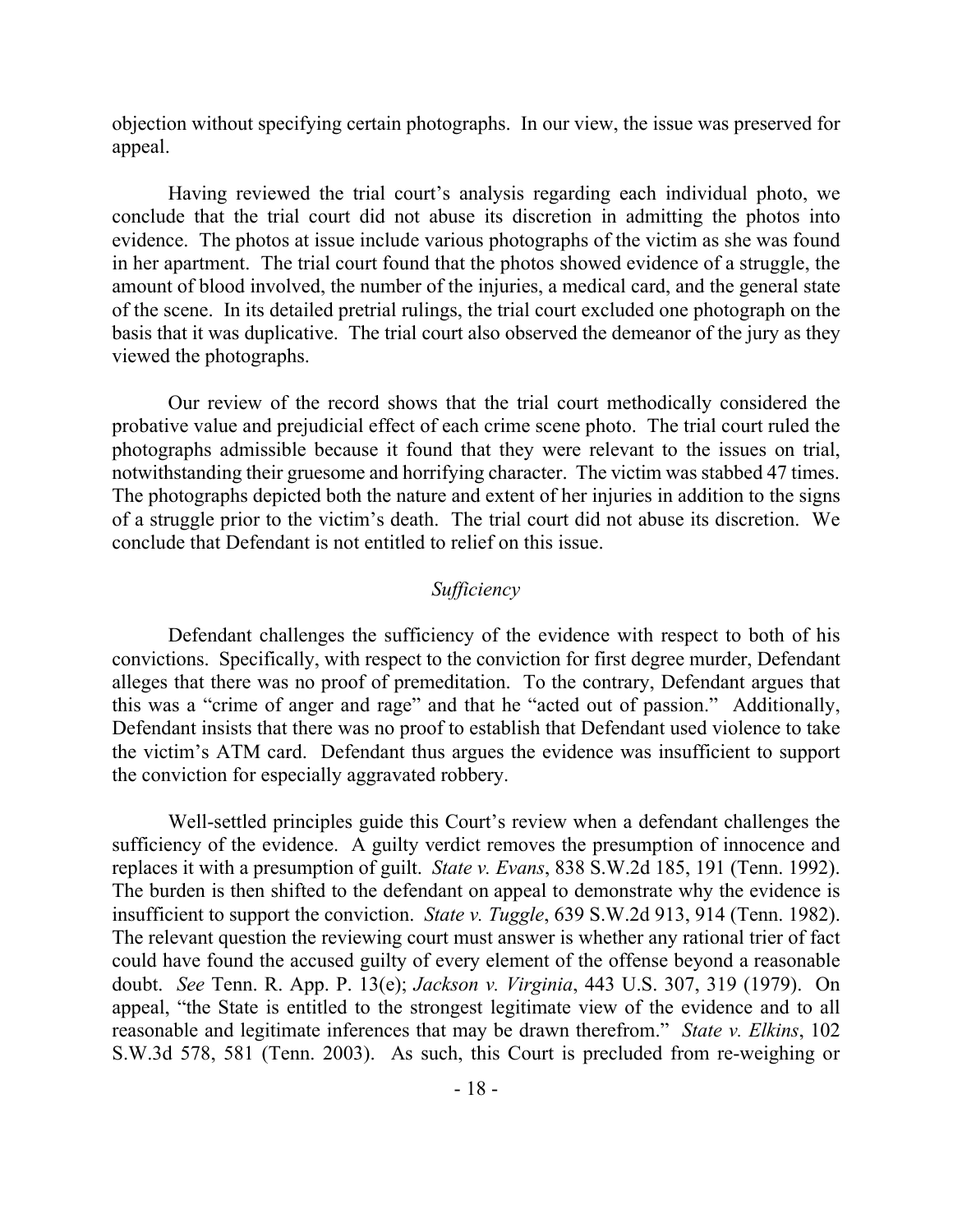reconsidering the evidence when evaluating the convicting proof. *State v. Morgan*, 929 S.W.2d 380, 383 (Tenn. Crim. App. 1996); *State v. Matthews*, 805 S.W.2d 776, 779 (Tenn. Crim. App. 1990). This Court considers all of the evidence presented at trial, even if Defendant challenges the admissibility of some of the evidence on appeal. *See State v. Thomas Bolton*, No. W2012-02000-CCA-R3-CD, 2014 WL 12653829, at \*10 (Tenn. Crim. App. Jan. 31, 2014) (citing *State v. Longstreet*, 619 S.W.2d 97, 100-01 (Tenn. 1981)), *no perm. app. filed*. Moreover, we may not substitute our own "inferences for those drawn by the trier of fact from circumstantial evidence." *Matthews*, 805 S.W.2d at 779. Further, questions concerning the credibility of the witnesses and the weight and value to be given to evidence, as well as all factual issues raised by such evidence, are resolved by the trier of fact and not the appellate courts. *State v. Pruett*, 788 S.W.2d 559, 561 (Tenn. 1990). "The standard of review 'is the same whether the conviction is based upon direct or circumstantial evidence.'" *State v. Dorantes*, 331 S.W.3d 370, 379 (Tenn. 2011) (quoting *State v. Hanson*, 279 S.W.3d 265, 275 (Tenn. 2009)).

Here, Defendant was charged with first degree murder. In relevant part, first degree murder is "[a] premeditated and intentional killing of another." T.C.A. §39-13202(a)(1). Tennessee Code Annotated §39-13-202(d) defines premeditation as:

An act done after the exercise of reflection and judgment. "Premeditation" means that the intent to kill must have been formed prior to the act itself. It is not necessary that the purpose to kill preexist in the mind of the accused for any definite period of time. The mental state of the accused at the time the accused allegedly decided to kill must be carefully considered in order to determine whether the accused was sufficiently free from excitement and passion as to be capable of premeditation.

The State must establish the element of premeditation beyond a reasonable doubt. *See State v. Sims*, 45 S.W.3d 1, 7 (Tenn. 2001); *State v. Hall*, 8 S.W.3d 593, 599 (Tenn. 1999). Premeditation may be proved by circumstantial evidence. *See, e.g.*, *State v. Brown*, 836 S.W.2d 530, 541-42 (Tenn. 1992). The existence of premeditation is a question of fact for the jury and may be inferred from the circumstances surrounding the killing. *State v. Young*, 196 S.W.3d 85, 108 (Tenn. 2006); *State v. Suttles*, 30 S.W.3d 252, 261 (Tenn. 2000). Such circumstances include, but are not limited to, the use of a deadly weapon upon an unarmed victim, the particular cruelty of the killing, the infliction of multiple wounds, threats or declarations of an intent to kill, a lack of provocation by the victim, failure to aid or assist the victim, the procurement of a weapon, preparations before the killing for concealment of the crime, destruction and secretion of evidence of the killing, and calmness immediately after the killing. *State v. Kiser*, 284 S.W.3d 227, 268 (Tenn. 2009); *State v. Leach*, 148 S.W.3d 42, 53-54 (Tenn. 2004); *State v. Davidson*, 121 S.W.3d 600, 615 (Tenn.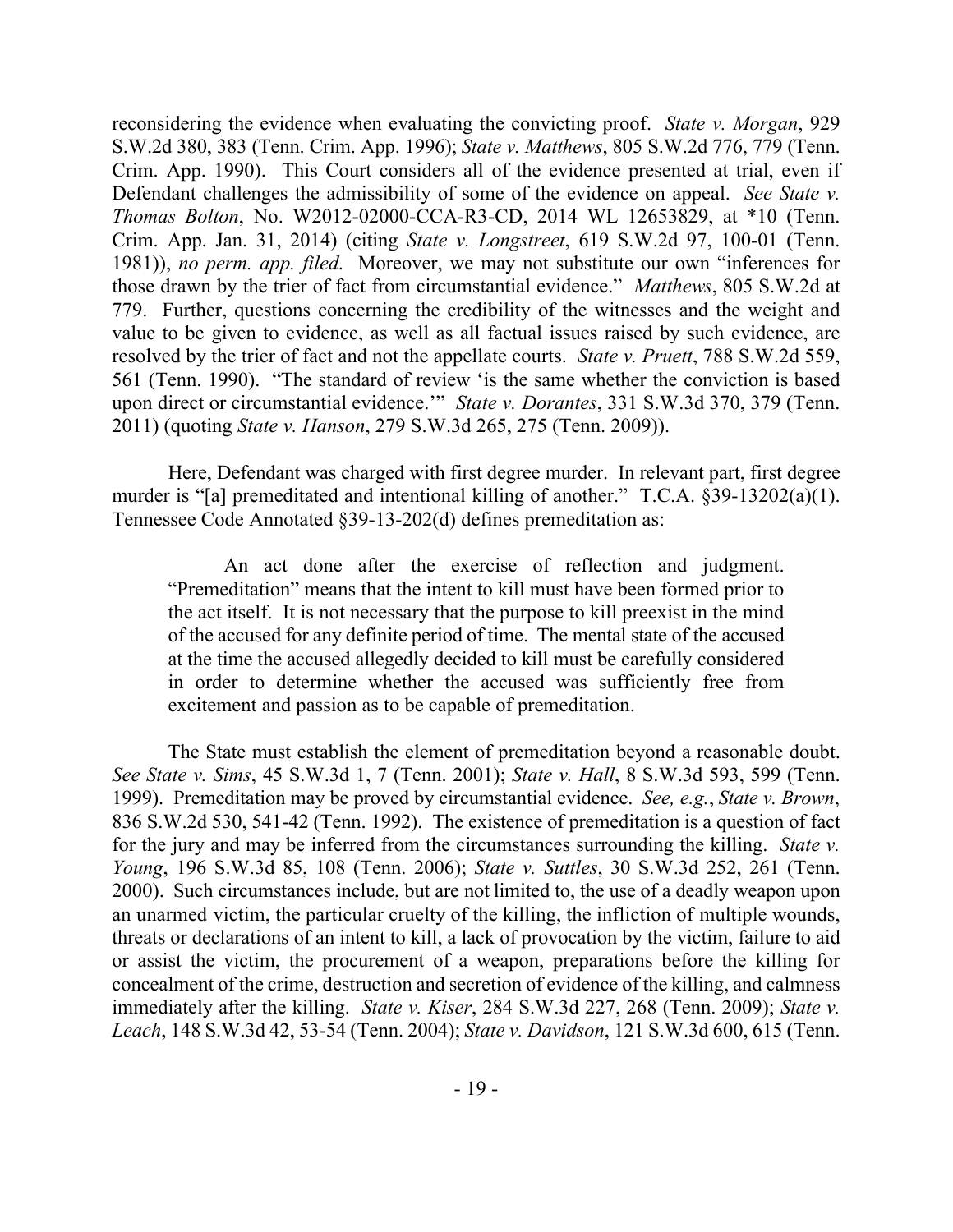2003); *State v. Bland*, 958 S.W.2d 651, 660 (Tenn. 1997); *State v. Larkin*, 443 S.W.3d 751, 815-16 (Tenn. Crim. App. 2013).

Especially aggravated robbery is robbery, as defined in Code section 39-13-401, which is "[a]ccomplished with a deadly weapon" and "[w]here the victim suffers serious bodily injury." T.C.A. § 39-13-403(a) (2014). Robbery is defined as "the intentional or knowing theft of property from the person of another by violence or putting the person in fear. *Id.* § 39-13-401(a) (2014). "A person commits theft of property if, with intent to deprive the owner of property, the person knowingly obtains or exercises control over the property without the owner's effective consent." *Id.* § 39-14-103(a). "A robbery can involve the taking of property from the physical body of a person, in which a person has actual possession of the property, or from a person's immediate presence or the general area in which the victim is located, in which the person has constructive possession of the property." *State v. Tolbert*, 507 S.W.3d 197, 217 (Tenn. Crim. App. 2016) (citations omitted); *see State v. Edmondson*, 231 S.W.3d 925, 928 (Tenn. 2007) ("The words 'from the person of another' indicate that the property is in close physical proximity to the victim when the property is taken.").

In the light most favorable to the State, the evidence shows that Defendant used some sort of deadly weapon to stab the victim 47 times and then used her debit card several times over the next few days. Nothing at the scene indicated that the victim had any type of weapon during the attack. To the contrary, the victim had defensive wounds on her left hand and forearm in addition to her stab wounds. Defendant had scratches on his face and neck at the time of his arrest. The victim had Defendant's DNA under her fingernails, indicating that she likely scratched Defendant during the attack in an attempt to defend herself. The autopsy concluded that the victim died as a result of multiple stab wounds and that there was no evidence of attempted resuscitation. There was testimony about the volatile nature of the relationship between Defendant and the victim. While they were divorced, Defendant continued to contact the victim via text message about matters other than the shared custody of their daughter. There was even evidence that Defendant threatened to break the victim's neck if she allowed another man around their daughter. Defendant's theory was that he acted "out of a passion that precluded premeditation." However, the jury heard the evidence and the definition of premeditation, and determined that Defendant's actions were premeditated.

With respect to the conviction for especially aggravated robbery, Defendant argues that there was no proof he used violence to take the victim's debit card. To the contrary, the proof shows that the victim used the debit card at Walgreens at 6:19 p.m. on the night she was murdered. After her death, Defendant took the victim's car and daughter on the run. Defendant used the victim's debit card several times over the course of the next two days to take \$500 from her account. It was within the province of the jury to determine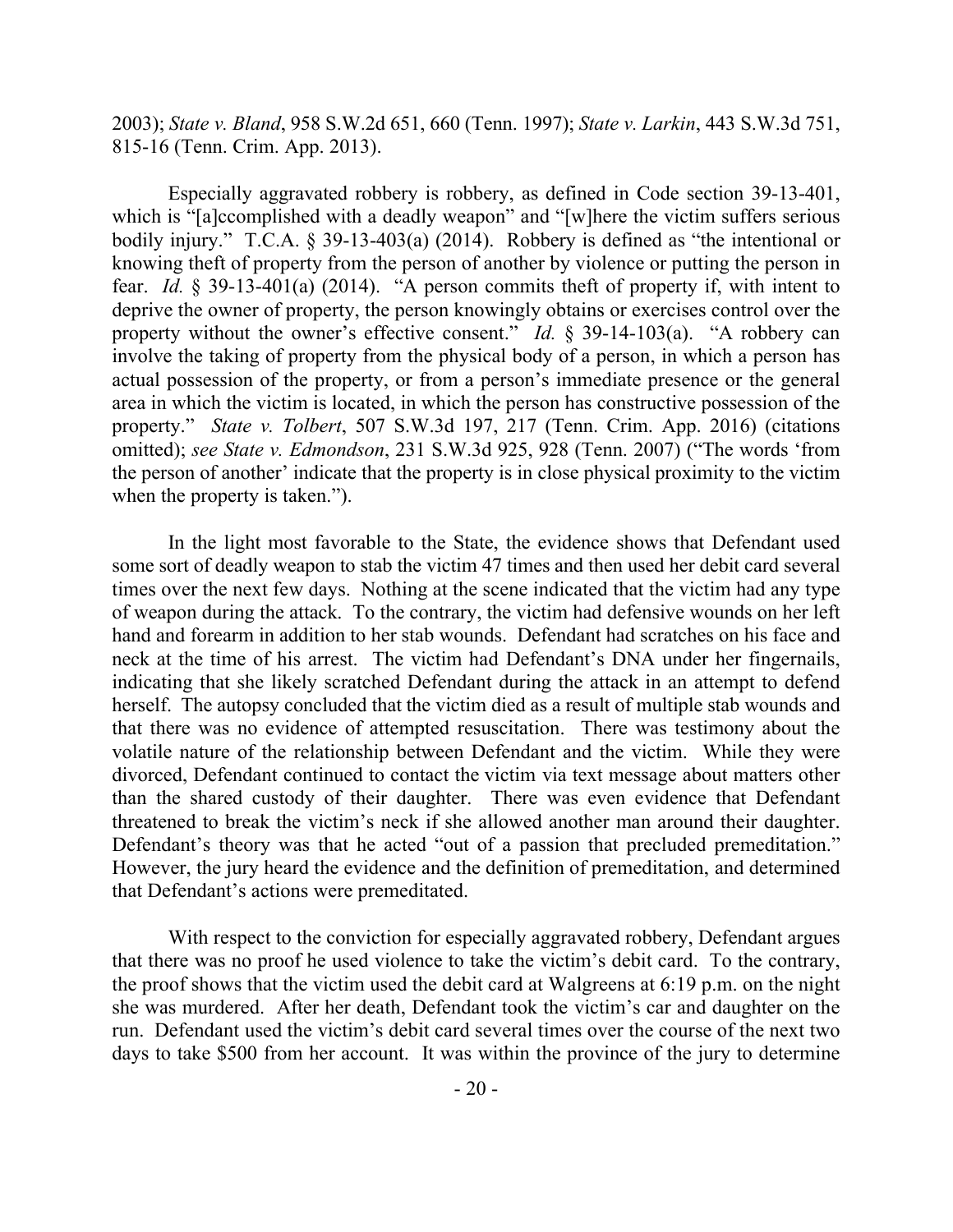that Defendant took the debit card either from the victim's person or her apartment and that the victim suffered serious bodily injury. The evidence was sufficient to support Defendant's convictions.

### *Improper Prosecutorial Argument*

Defendant argues that the State made improper closing argument that relied on "invective, conjecture, misstatements, references outside the record, and appeals to emotion." Specifically, Defendant complains about the prosecutor: (1) calling Defendant a "leech" and "coward"; (2) making irrelevant accusations about Defendant's relationship with his other daughters; (3) speculating on how the victim's phone was broken, where Defendant was heading, and actions Defendant took after the victim was killed; (4) making arguments outside the record about the "classic pattern" of domestic violence; (5) denigrating the defense; and (6) pleading to the jury for "vengeance." Defendant acknowledges that he did not contemporaneously object to each instance of alleged improper argument at trial and points to each allegation that was raised in the motion for new trial. The State points out that Defendant failed to object to many of the statements about which he complains on appeal and failed to include many of the statements about which he now complains in his motion for new trial. Therefore, the State argues that Defendant has waived all but one challenge to the closing argument and that Defendant is not entitled to relief on that one issue.

Defendant argues that "several" of his claims were preserved by contemporaneous objection and/or inclusion in the motion for new trial. Specifically, Defendant acknowledges, and the record confirms, that he failed to object when the prosecutor referred to Defendant as a "leech" and a "coward" at trial, but included a complaint about being referred to as a "coward" in his motion for new trial. Defendant objected to a statement about his "demeanor" in the back of the police cruiser as "chuckling, laughing" but failed to raise this issue in his motion for new trial. With regard to speculation, Defendant challenges statements by the prosecutor about what may have happened to the victim's phone, coffee, ironing board, and/or Defendant's plan to go to Canada on appeal. However, there were no objections made at trial with regard to these statements and only the statements related to the iPhone and Defendant's alleged flight to Canada were included in the motion for new trial. With regard to arguments made by the prosecutor that were beyond the scope of the record, Defendant complains about the prosecutor's reference to "classic" domestic violence patterns and the lack of wounds on Defendant's hands. Neither of these were objected to at trial nor included in the motion for new trial. Defendant also challenges the prosecutor's "dramatic demonstration" during which the prosecutor counted from one to forty-seven while pounding on counsel table to characterize how long it took Defendant to stab the victim. While there was no objection to this argument at trial, it was included in the motion for new trial. Defendant also failed to object to what he perceived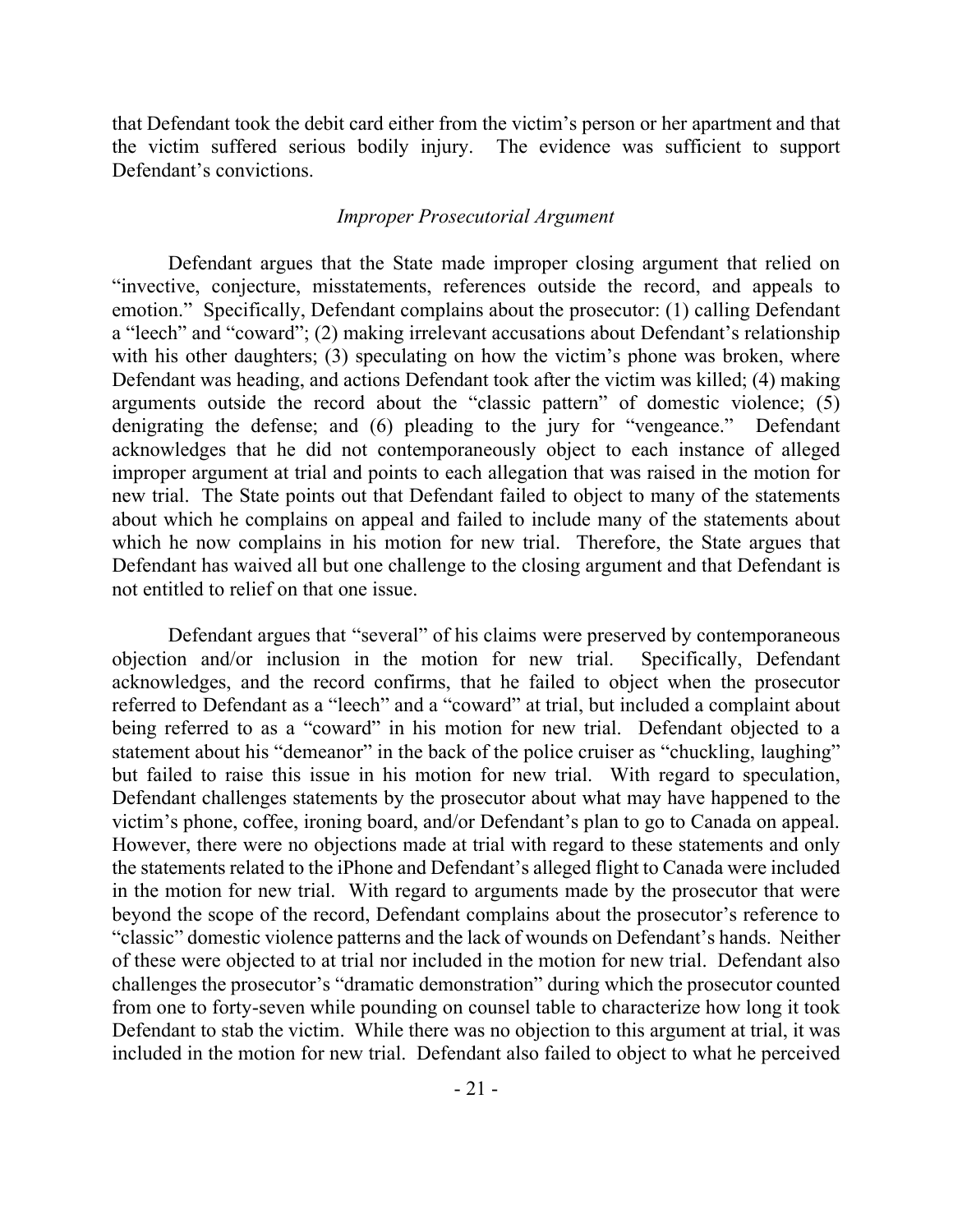as "[d]enigration of defense" when the prosecutor insinuated that Defendant should get a "gold star" for the brutality of the killing by giving Defendant a "pass on premeditation" and consider the lack of defensive wounds as signs that the killing did not happen in a "wild rage." Defendant also failed to object to the prosecutor's request to show Defendant "the same amount [of mercy] that he showed" to the victim. It appears that the only complaint to the prosecutor's argument that was both objected to at trial and raised in the motion for new trial related to remarks made by the State about the absence of proof of Defendant's relationship with his other two daughters.

Our supreme court has stated "that it is incumbent upon defense counsel to object contemporaneously whenever it deems the prosecution to be making improper argument." *State v. Jordan*, 325 S.W.3d 1, 57 (Tenn. 2010). A timely objection gives the trial court the opportunity to assess the State's argument and to take appropriate curative action. *Id.*  at 57-58. Failure to contemporaneously object constitutes a waiver of the issue on appeal. *Id.*

Defendant argues that despite his failure to object to all the instances of alleged prosecutorial misconduct, his inclusion of those issues in a motion for new trial is sufficient to preserve the issues for plenary review. Defendant cites to *State v. Hawkins*, 519 SW.3d 1, 48 (Tenn. 2017), and *State v. Zackary James Earl Ponder*, No. M2018-00998-CCA-R3- CD, 2019 WL 3944008, at \*11-12 (Tenn. Crim. App. Aug. 21, 2019), *perm. app. denied* (Tenn. Dec. 5, 2019), to support his argument that plenary review is appropriate. However, both *Hawkins* and *Zackary James Earl Ponder* are distinguishable because they generally involved the prosecutor's use of information in closing argument that was objected to pretrial, which was determined to have sufficiently preserved the issue for appellate review. Moreover, this Court recently reiterated the requirement of a contemporaneous objection during closing argument in order to preserve an issue for plenary review. *State v. Edward Walsh*, No. M2019-00989-CCA-R3-CD, 2020 WL 5117960, at \*11 (Tenn. Crim. App. Aug. 31, 2020), *perm. app. granted* (Tenn. Jan. 15, 2021), *appeal dismissed* (Apr. 13, 2021). Therefore, with the exception of one issue, Defendant's claims may only be reviewed for plain error.

As to the remainder of Defendant's complaints about the prosecutor's closing argument, we will review them under plain error only. When an issue is waived, we are limited to plain error review. *Id.* As stated previously, all five factors must be established by the record before this Court will recognize the existence of plain error, and complete consideration of all the factors is not necessary when it is clear from the record that at least one of the factors cannot be established. *Bishop*, 431 S.W.3d at 44. Even if all five factors are present, "the plain error must be of such a great magnitude that it probably changed the outcome of the trial." *Id.* (quoting *Adkisson*, 899 S.W.2d at 642).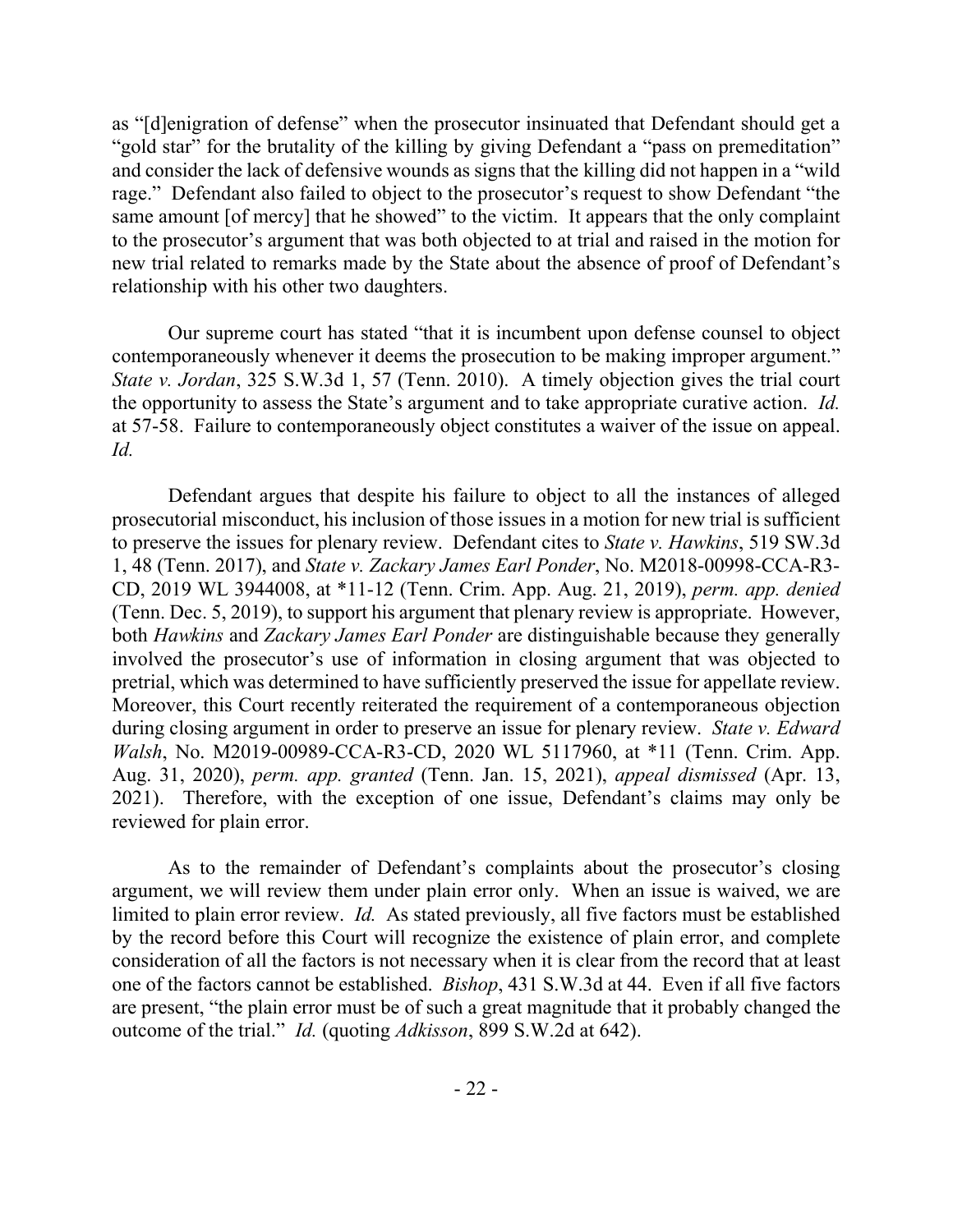Defendant bears the burden of persuading this Court that the trial court committed plain error and that the error probably changed the outcome of the trial. *See State v. Martin*, 505 S.W.3d 492, 505 (Tenn. 2016). Defendant has failed to show that the issues were not waived for tactical reasons. In his brief, Defendant does not explain why no objection was lodged. This Court can contemplate multiple tactical reasons that would explain why defense counsel may have consciously chosen not to object to the prosecutor's closing argument, and none of those reasons were dispelled in Defendant's brief. Therefore, Defendant has not carried his burden of persuasion, and he is not entitled to relief on the issues that were not properly preserved for appeal.

The sole remaining challenge to allegedly improper argument that was both objected to and raised in a motion for new trial was Defendant's complaint about the prosecutor's remarks about Defendant's other two daughters. Consequently, Defendant's solitary issue with regard to prosecutorial misconduct that is preserved for appeal relates to the following comments made by the State during closing argument:

[The victim's daughter is] the only thing he has. He's getting weaker 'cause she's the only thing he has. He's got a tattoo on his back with the name Hannah, and he's got another daughter Campbell, and does he ever express to [their mother's] "Oh, I need to spend time with Hannah. I really miss her - - miss her. I want to hug Hannah. Can I come over and hug - - no he doesn't.

After counsel for Defendant objected and the trial court overruled the objection, the prosecutor immediately referred to the overwhelming number of text messages sent by Defendant and the lack of references to his other two daughters. On appeal, Defendant argues that these statements were irrelevant and not supported by the record. The State argues that any error by the argument was minimized by the overwhelming proof of Defendant's guilt.

"Closing argument is a valuable privilege that should not be unduly restricted." *State v. Stephenson*, 195 S.W.3d 574, 603 (Tenn. 2006) (citing *State v. Bane*, 57 S.W.3d 411, 425 (Tenn. 2001)). The trial court has substantial discretion in controlling the course of arguments and will not be reversed unless there is an abuse of that discretion. *Id.* In addition, prosecutorial misconduct does not constitute reversible error absent a showing that it has affected the outcome of the trial to the prejudice of the defendant. *Id.* (citing *Terry v. State*, 46 S.W.3d 147, 156 (Tenn. 2001)). However, an attorney's comments during closing argument "'must be temperate, must be predicated on evidence introduced during the trial of the case, and must be pertinent to the issues being tried.'" *State v. Gann*, 251 S.W.3d 446, 459 (Tenn. Crim. App. 2007) (quoting *State v. Sutton*, 562 S.W.2d 820, 823 (Tenn. 1978)). In order to be entitled to relief on appeal, the defendant must "show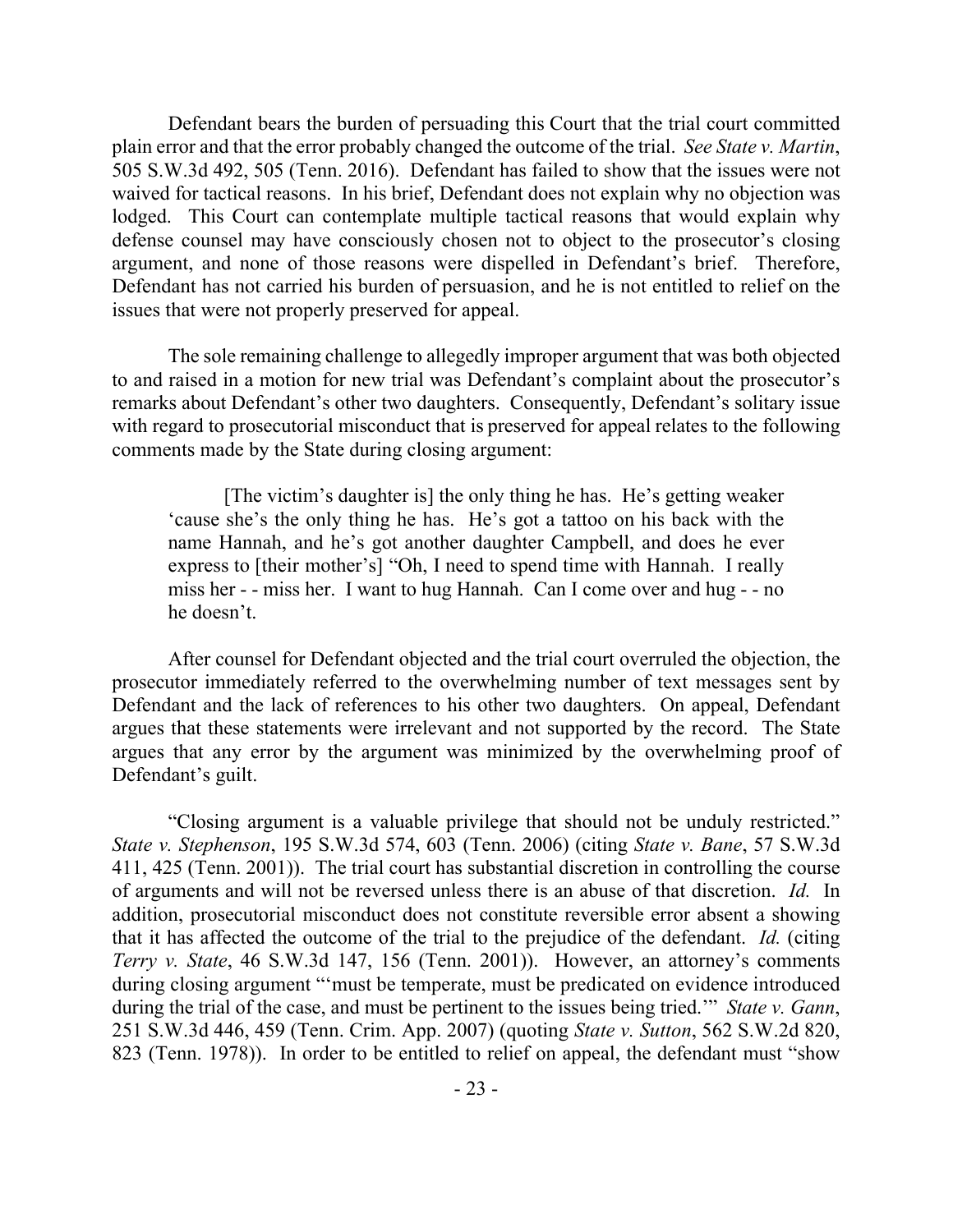that the argument of the prosecutor was so inflammatory or the conduct so improper that it affected the verdict to his detriment." *State v. Farmer*, 927 S.W.2d 582, 591 (Tenn. Crim. App. 1996).

Although not exhaustive, Tennessee courts have recognized five general areas of potential improper prosecutorial argument: (1) intentionally misstating the evidence or misleading the jury as to the inferences it may draw; (2) expressing personal beliefs or opinions as to the truth or falsity of any testimony or the guilt of the defendant; (3) inflaming or attempting to inflame the passions or prejudices of the jury; (4) injecting issues broader than the guilt or innocence of the accused; and (5) arguing or referring to facts outside the record unless the facts are matters of common knowledge. *See State v. Goltz*, 111 S.W.3d 1, 6 (Tenn. Crim. App. 2003).

This Court must consider the following factors when determining whether the argument of the prosecutor was so inflammatory or improper to negatively affect the verdict:

(1) the conduct complained of viewed in the light of the facts and circumstances of the case; (2) the curative measures undertaken by the court and the prosecution; (3) the intent of the prosecutor in making the improper arguments; (4) the cumulative effect of the improper conduct and any other errors in the record; and (5) the relative strength and weakness of the case.

*State v. Chalmers*, 28 S.W.3d 913, 917 (Tenn. 2000) (citations omitted). In our view, it is unlikely that prosecutor's brief comments about Defendant's other daughters adversely affected the verdict. Such statements, while straight out of left field, did not diminish the unchallenged fact that Defendant stabbed the victim 47. times. As such, Defendant is not entitled to relief on this issue.

# *Jury Instructions*

Defendant argues that the trial court erred by refusing to instruct the jury on the "legally correct" definition of passion. Specifically, Defendant argues that he requested the trial court to instruct the jury that passion meant "any of the human emotions known as anger, rage, sudden resentment or terror which renders the mind incapable of cool reflection." When the trial court denied the request, Defendant argues that the jury was unable to consider Defendant's emotions as a "viable defense to first-degree murder." Defendant cites *State v. Bullington*, 532 S.W.2d 556, 559-60 (Tenn. 1976), to support his argument. The State argues that the issue is waived for failing to include both the written charge and the transcript of the charge.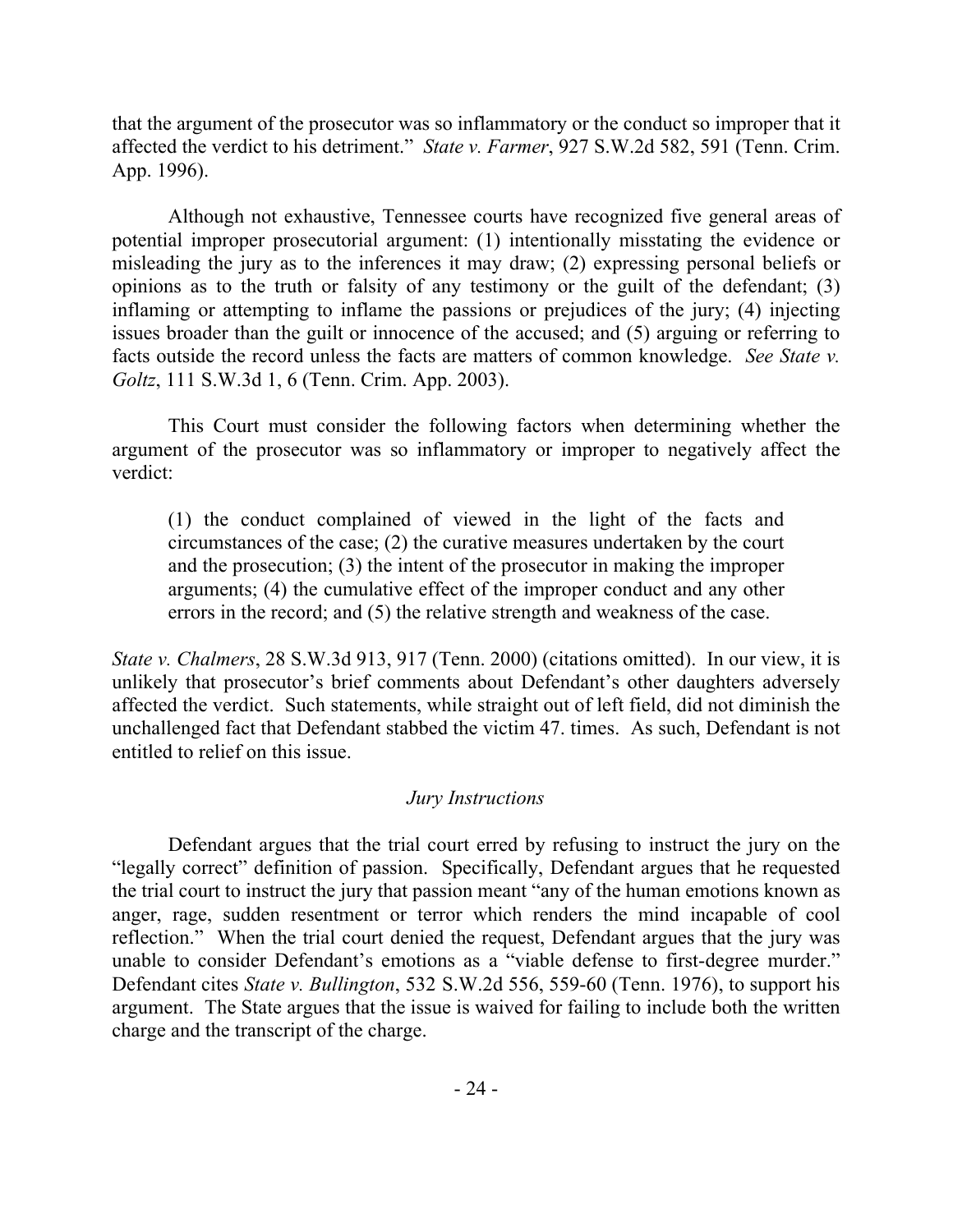Defendant filed a written request for a jury instruction on the definition of passion. According to the record, the trial court refused to give the instruction. Of course, "a defendant has a right to a correct and complete charge of the law," *State v. Farner*, 66 S.W.3d 188, 204 (Tenn. 2001), and the trial court has the duty to give "a complete charge of the law applicable to the facts of the case." *State v. Davenport*, 973 S.W.2d 283, 287 (Tenn. Crim. App. 1998). Tennessee law, however, does not mandate that any particular jury instructions be given, so long as the trial court gives a complete charge on the applicable law. *See State v. West*, 844 S.W.2d 144, 151 (Tenn. 1992). A charge is prejudicially erroneous "if it fails to fairly submit the legal issues or if it misleads the jury as to the applicable law." *State v. Hodges*, 944 S.W.2d 346, 352 (Tenn. 1997) (citing *State v. Forbes*, 918 S.W.2d 431, 447 (Tenn. Crim. App. 1995); *Graham v. State*, 547 S.W.2d 531 (Tenn. 1977)). Whether the trial court properly instructed the jury is a mixed question of law and fact. *State v. Thorpe*, 463 S.W.3d 851, 859 (Tenn. 2015); *State v. Rush*, 50 S.W.3d 424, 427 (Tenn. 2001). Accordingly, the standard of review is de novo with no presumption of correctness.

Defendant properly submitted a written request for a jury instruction on passion pursuant to Rule 30 of the Tennessee Rules of Criminal Procedure. However, the record on appeal contains only the written jury instructions. While the written jury instructions do not contain an instruction on passion, Defendant failed to submit a transcript of the jury instructions as part of the record on appeal. Rule 24(b) of the Tennessee Rules of Appellate Procedure provides that "the appellant shall have prepared a transcript of such part of the evidence or proceedings as is necessary to convey a fair, accurate and complete account of what transpired with respect to those issues that are the bases of appeal." This Court has previously cautioned that

[f]ailure to include a transcript normally waives review of appellate issues pertaining to jury instructions because without a complete record, it is impossible for this court to discern whether the written jury instruction conforms to the instructions as read to the jury and thus, whether error actually occurred. *See* Tenn. R. App. P. 24(b); *State v. Jones*, 623 S.W.2d 129 (Tenn. Crim. App. 1981).

*State v. Dedonnas R. Thomas*, No. W2000-01465-CCA-R3-CD, 2002 WL 1558687, at \*7 (Tenn. Crim. App. Jan. 30, 2002), *no perm. app. filed*; *see also State v. Andrew Douglas Rush*, No. M2009-02253-CCA-R3-CD, 2010 WL 4868086, at \*7 (Tenn. Crim. App. Nov. 29, 2010), *perm. appeal denied*, (Tenn. Apr. 13, 2011); *State v. Walter Wilson*, No. W2001- 01463-CCA-R3-CD, 2002 WL 31259461, at \*5 n.2 (Tenn. Crim. App. Sept. 4, 2002), *perm. app. denied* (Tenn. Jan. 27, 2003); *State v. Thomas Mitchell*, No. W1998-00509- CCA-R3-CD, 1999 WL 1531758, at \*4 n.2 (Tenn. Crim. App Dec. 20, 1999), *perm. app. denied* (Tenn. June 12, 2000). Absent plain error, Defendant is not entitled to relief. Tenn.